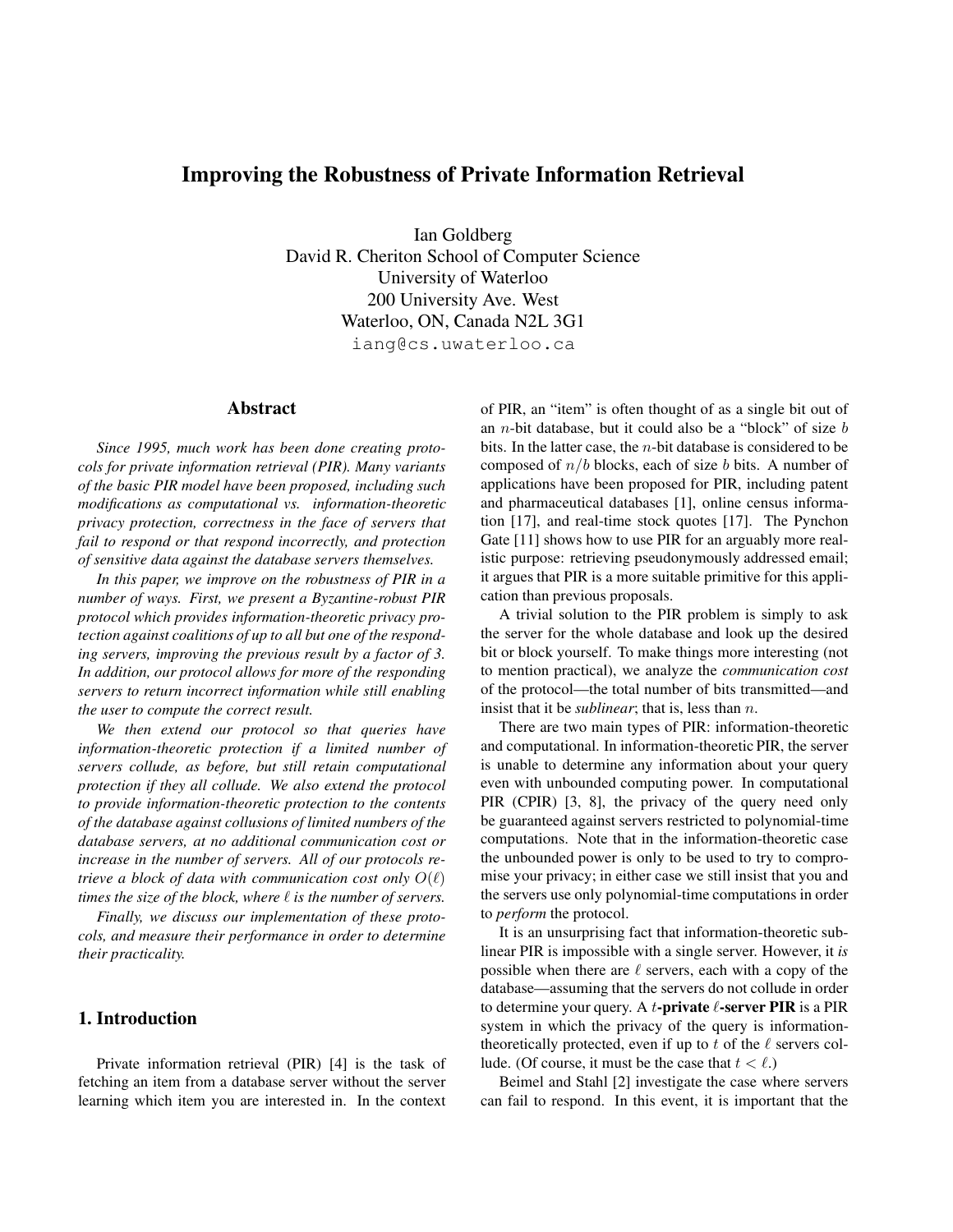client still be able to retrieve her answer. If only k of the  $\ell$ servers need to respond, and no coalition of up to  $t$  servers can learn any information about the query, they call such a system t**-private** k**-out-of-**ℓ **PIR**. In addition, they examine systems where, of the k servers that replied (out of  $\ell$  total),  $v$  of those  $k$  are *Byzantine*; that is, they can return incorrect answers, possibly chosen maliciously or possibly computed in error (because, for example, the server may have an outof-date copy of the database). However, even with these incorrect answers, the client should still be able to reconstruct the correct database item, and as a side effect, determine which of the servers gave incorrect answers. They term this t**-private** v**-Byzantine-robust** k**-out-of-**ℓ **PIR**, and show that such systems exist for  $v \le t < \frac{k}{3}$ . Yang et al. [17] propose a PIR protocol for which  $v \le t < \frac{k}{2}$ , but the client's reconstruction of the correct data block in that protocol does not run in polynomial time.

Gertner, Goldwasser, and Malkin [5] consider that keeping  $\ell$  replicated copies of the database may itself be a security or a privacy risk. They examine PIR protocols where no coalition of up to τ *servers* can determine the contents of the database (information-theoretically). They call this  $\tau$ **-independent PIR**. They show that they can add  $\tau$ independence to any PIR protocol at the expense of increasing the number of servers and the communication cost.

In this paper, we improve the robustness of PIR in a number of ways. First, we allow more servers to collude without compromising privacy, while also allowing more servers to be Byzantine. In particular, we construct a t-private  $v$ -Byzantine-robust k-out-of- $\ell$  PIR protocol for any  $0 < t < k$  $\omega$ , and  $v < k - \lfloor \sqrt{k}t \rfloor$ . We show this is always a strict improvement over the previous result, except when  $(t, k) = (1, 4)$ , where it is the same.

Second, we extend this first protocol to handle the case in which more than  $t$  servers collude. In existing  $t$ -private PIR systems, a coalition of more than  $t$  servers can easily reconstruct the query. We produce a PIR system which has *hybrid* privacy protection: if up to t servers collude, the query is protected information-theoretically, as before; however, if more than  $t$  servers collude, the query is still protected computationally. This means that coalitions of up to t servers with unbounded computational power, or of up to all  $\ell$  servers with polynomially bounded computational power, will be unable to determine the client's query.

Finally, we give a second extension that can add  $\tau$ independence to our protocol, for  $0 \leq \tau < k - t - v(2 - \frac{v}{k}),$ with *no* increase in the number of servers or in communication cost.

Each variant of our protocol has communication cost only  $O(\ell)$  times the size of the data block being retrieved.

At the end of this paper, we briefly discuss our implementation of this protocol, and give some performance measurements.

# **2. Preliminaries**

# 2.1. Notation

We will denote by  $\mathbb{Z}_m$  the ring of integers modulo m, and by  $\mathbb{Z}_m^*$  the multiplicative group of invertible integers modulo m. For primes p, we will denote by  $\mathbb{F}_p$  the finite field of integers modulo p.

We will denote by  $\delta_{ij}$  the Kronecker delta function; that is:  $\delta_{ij} = \begin{cases} 1 & i = j \\ 0 & i \neq j \end{cases}$  $\begin{array}{cc} 1 & i-j \\ 0 & i \neq j \end{array}$ 

Let  $\epsilon$  be the empty string, and  $s||t$  be the concatenation of strings  $s$  and  $t$ .

#### 2.2. Shamir secret sharing

**Sharing of finite field elements.** Our technique is based on Shamir secret sharing [14], which we will briefly review. Given a finite field  $\mathbb{F}$ , and a secret  $\sigma \in \mathbb{F}$ , we can construct t*-private* ℓ*-way shares* of the secret in the following way:

- 1. Choose  $\ell$  distinct non-zero elements  $\alpha_1, \ldots, \alpha_\ell$  of  $\mathbb{F}$ . They can be chosen from any distribution; they need not be uniformly distributed. It is even acceptable to simply use  $\alpha_1 = 1, \alpha_2 = 2$ , etc. when  $\{1, 2, \ldots, \ell\} \subseteq$  $\mathbb{F}\backslash\{0\}$ . We call the  $\alpha_i$  *indices*.
- 2. Select t elements  $\sigma_1, \ldots, \sigma_t$  of  $\mathbb F$  uniformly at random.
- 3. Construct the polynomial  $f(x) = \sigma + \sigma_1 x + \sigma_2 x^2 +$  $\cdots + \sigma_t x^t$ .
- 4. The  $\ell$  shares are  $f(\alpha_1), \ldots, f(\alpha_\ell)$ .

Given any  $t + 1$  of the shares, one can recover the polynomial  $f$  by Lagrange interpolation and thus determine  $\sigma = f(0)$ . However, given only t or fewer shares, no information at all about  $\sigma$  is revealed. Because of this, dividing a secret into  $t$ -private  $\ell$ -way shares in this way is also called (t + 1)*-of-*ℓ *Shamir secret sharing*.

**Sharing of ring elements.** Common choices for  $\mathbb{F}$ , above, include  $GF(2^{\overline{d}})$  and  $\mathbb{F}_p$ . But with minor care, it turns out that the above technique works in some non-fields as well. The proof of the technique from [14] only requires that we are in a finite commutative ring, that  $\alpha_i$  is invertible for each  $1 \leq i \leq \ell$  and that  $\alpha_i - \alpha_j$  is invertible for each  $1 \leq i <$  $j \leq \ell$ .

In particular, we will wish to share elements of rings  $\mathbb{Z}_{pq}$  of integers modulo products of two distinct primes p and  $q$ . Note that  $p$  and  $q$  do not need to be a secret. In this scenario, shares are constructed and the secret is reconstructed in exactly the same way as before. The only caveat is in the selection of the  $\alpha_i$ . Whereas in the case of a finite field, we only needed that the  $\alpha_i$  be non-zero and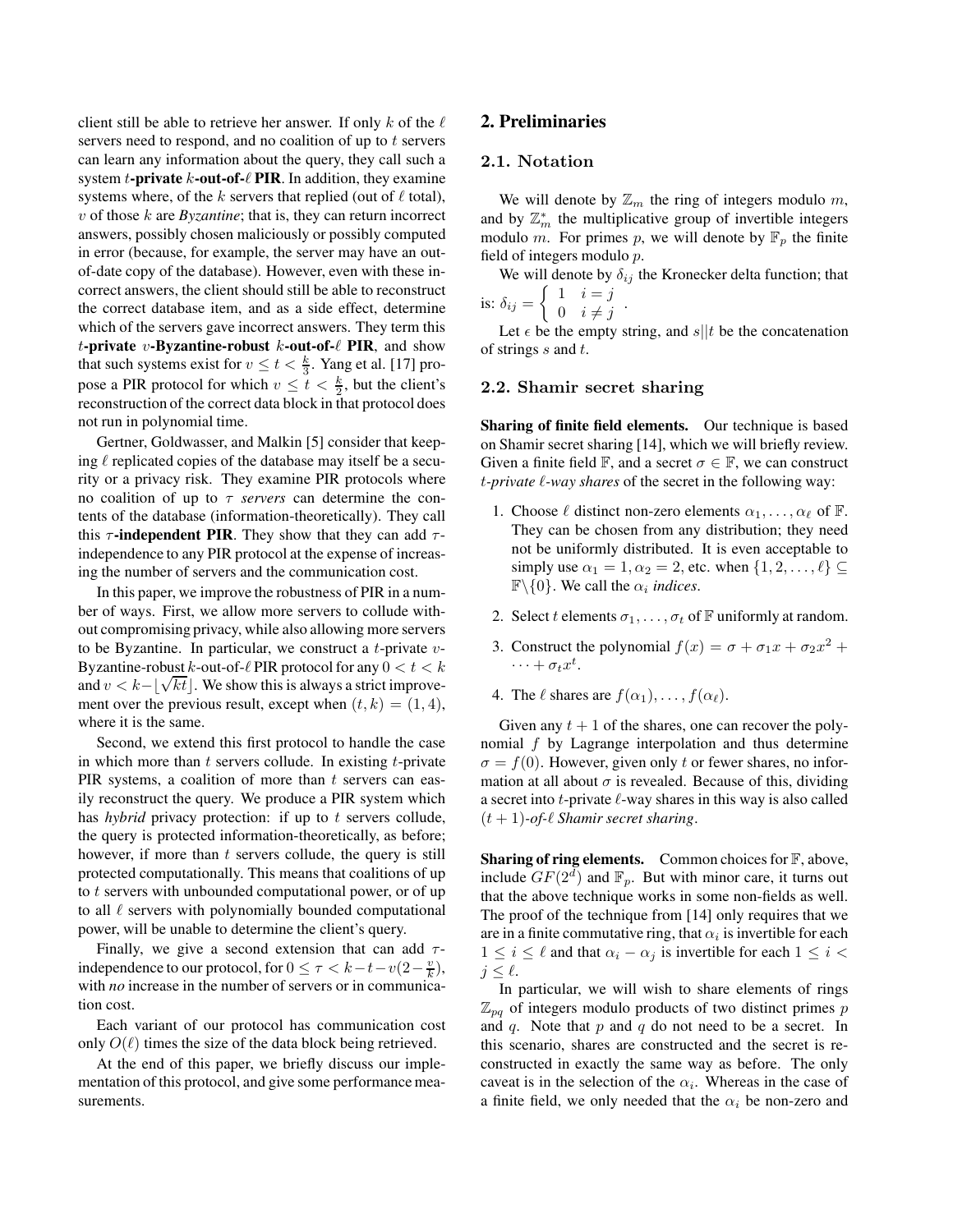distinct, in the modulo pq case, we need that the  $\alpha_i$  be nonzero and distinct modulo each of  $p$  and  $q$  separately. An easy way to ensure this is to choose the  $\alpha_i$  from the set  $\{1, 2, \ldots, \min(p, q) - 1\}.$ 

**Sharing of vectors.** Let  $\vec{v}$  be a vector  $[v_1, \ldots, v_r]$  of length r, whose entries are elements of either a finite field or a ring  $\mathbb{Z}_{pq}$ , as above. We can make t-private  $\ell$ -way shares of  $\vec{v}$  by simply independently sharing each of the entries. That is, if  $x_{j1}, \ldots, x_{j\ell}$  are t-private  $\ell$ -way shares of  $v_j$  (for  $1 \leq j \leq r$ , then  $[x_{11},...,x_{r1}],...,[x_{1\ell},...,x_{r\ell}]$  are tprivate  $\ell$ -way shares of  $\vec{v}$ .

# 2.3. The Paillier cryptosystem

The Paillier public-key cryptosystem [10] is another tool we will use. The cryptosystem is as follows:

- **Key Generation:** Select random primes p and q of some desired length, and set  $m = pq$  and  $\lambda = \text{lcm}(p-1, q-\text{l})$ 1). Define the function  $L(u) = (u - 1)/m$ . Choose a random  $g \in \mathbb{Z}_{m^2}^*$  and ensure that  $\mu = (L(g^{\lambda} \bmod$  $(m^2)$ )<sup>-1</sup> mod m exists. The public encryption key is then  $(m, g)$  and the private decryption key is  $(\lambda, \mu)$ .
- **Encryption:** To encrypt a plaintext  $P \in \mathbb{Z}_m$ , select a random  $\rho \in \mathbb{Z}_m^*$ , and compute the ciphertext to be  $C = \mathcal{E}(P) = g^P \cdot \rho^m \text{ mod } m^2$ . Note that, as usual,  $\mathcal{E}$ is a randomized function.
- **Decryption:** To decrypt a ciphertext C, compute  $\mathcal{D}(C)$  =  $L(C^{\lambda} \mod m^2) \cdot \mu \mod m$ .

Note that it is of course the case that  $\mathcal{D}(\mathcal{E}(P)) = P$  for all  $P \in \mathbb{Z}_m$ .

The security of the Paillier cryptosystem is based on the *Decisional Composite Residuosity Assumption* (DCRA). That is, for a fixed public key  $m$ , this system is semantically secure if and only if an adversary cannot determine whether or not a given random element of  $\mathbb{Z}_{m^2}^*$  has an  $m^{\text{th}}$ root.

The Paillier cryptosystem has one additional property that is vital for our purposes. It is *additive homomorphic*; that is, multiplying two encryptions together (modulo  $m<sup>2</sup>$ ) gives an encryption of the *sum* of the original messages (modulo *m*). Formally,  $\mathcal{D}(\mathcal{E}(P_1) \cdot \mathcal{E}(P_2) \mod m^2)$  =  $P_1 + P_2 \text{ mod } m.$ 

## **3. Improving Byzantine robustness**

We motivate our study of Byzantine robustness by looking at the Pynchon Gate [11]. The Pynchon Gate is a system that uses private information retrieval to enable the delivery of email to pseudonymous recipients. Greatly simplified, the system works like this:

- Email arrives at the mail server, destined for a pseudonymous user, say <wiseone@pynchon.example>.
- The mail server encrypts the message using a key known by the owner of the pseudonym, and puts the encrypted message in the PIR database (distributing it to  $\ell$  database servers). Note that the server does not know *who* the owner of the pseudonym is.
- At some point, Joe (the owner of the pseudonym) does a PIR query on the database to retrieve the mail for the pseudonym <wiseone@pynchon.example>. The privacy guarantees of the PIR technique assure that, unless all  $\ell$  database servers collude, they will be unable to link the client of the query, Joe, to the value of the query, <wiseone@pynchon.example>.
- Joe decrypts and reads the resulting message.

The Pynchon Gate uses a PIR protocol from Chor et al. [4], which is shown in Figure 1. It is straightforward to see that this is an  $(\ell - 1)$ -private  $\ell$ -server PIR with information-theoretic protection.<sup>1</sup> Its communication cost is  $\ell(r+b) = \ell(n/b + b)$ . Choosing b to be  $\sqrt{n}$  gives a cost of  $2\ell\sqrt{n}$ .

However, as reported by Sassaman and Preneel [12], this protocol has a weakness in the presence of Byzantine servers: Joe will be unable to reconstruct the message. Worse, although the Pynchon Gate guarantees Joe will be able to tell that *some* server was Byzantine, he will be unable to tell *which* server it was. Therefore, it is important to produce PIR protocols that not only can allow the client to reconstruct the correct answer, but will also let the client know which servers were Byzantine.

To accomplish this goal, we note that steps P2 and P3 of the Pynchon Gate PIR protocol in Figure 1 form  $(\ell - 1)$ private  $\ell$ -way shares of the secret  $e_{\beta}$  (though not with Shamir's method). We replace these steps with a more general t-private  $\ell$ -way Shamir secret sharing of  $e_{\beta}$ . Note that bitstrings of length  $r$  are equivalent to vectors of length  $r$ over  $\mathbb{F}_2$ . We now consider  $e_\beta$  not as a vector over  $\mathbb{F}_2$ , but rather as a vector of length  $r$  over some larger structure  $\mathbb{S}$ . We still have that the  $\beta^{th}$  entry of  $e_{\beta}$  is 1, and the other entries are 0, but now these entries are elements of S, and not just  $\mathbb{F}_2$ . S might be a field (such as  $GF(2^d)$  for some d, or  $\mathbb{F}_p$  for some prime p) or a ring  $\mathbb{Z}_{pq}$  for some distinct primes p and q. Let I be a set of *Shamir indices* in S; that is, if S is a field,  $\mathbb I$  can just be the non-zero elements of  $\mathbb S$ ; if  $\mathbb S$  is  $\mathbb{Z}_{pq}$ , I can be the set  $\{1, 2, \ldots, \min(p, q) - 1\}$ , as in section

<sup>&</sup>lt;sup>1</sup>The authors of the Pynchon Gate [11] mistakenly claim that, as an optimization, the client may send  $\ell - 1$  of the servers a key for a stream cipher instead of a randomly generated bit string of length  $r$ . In reality, doing so reduces the protection provided from information-theoretic to computational.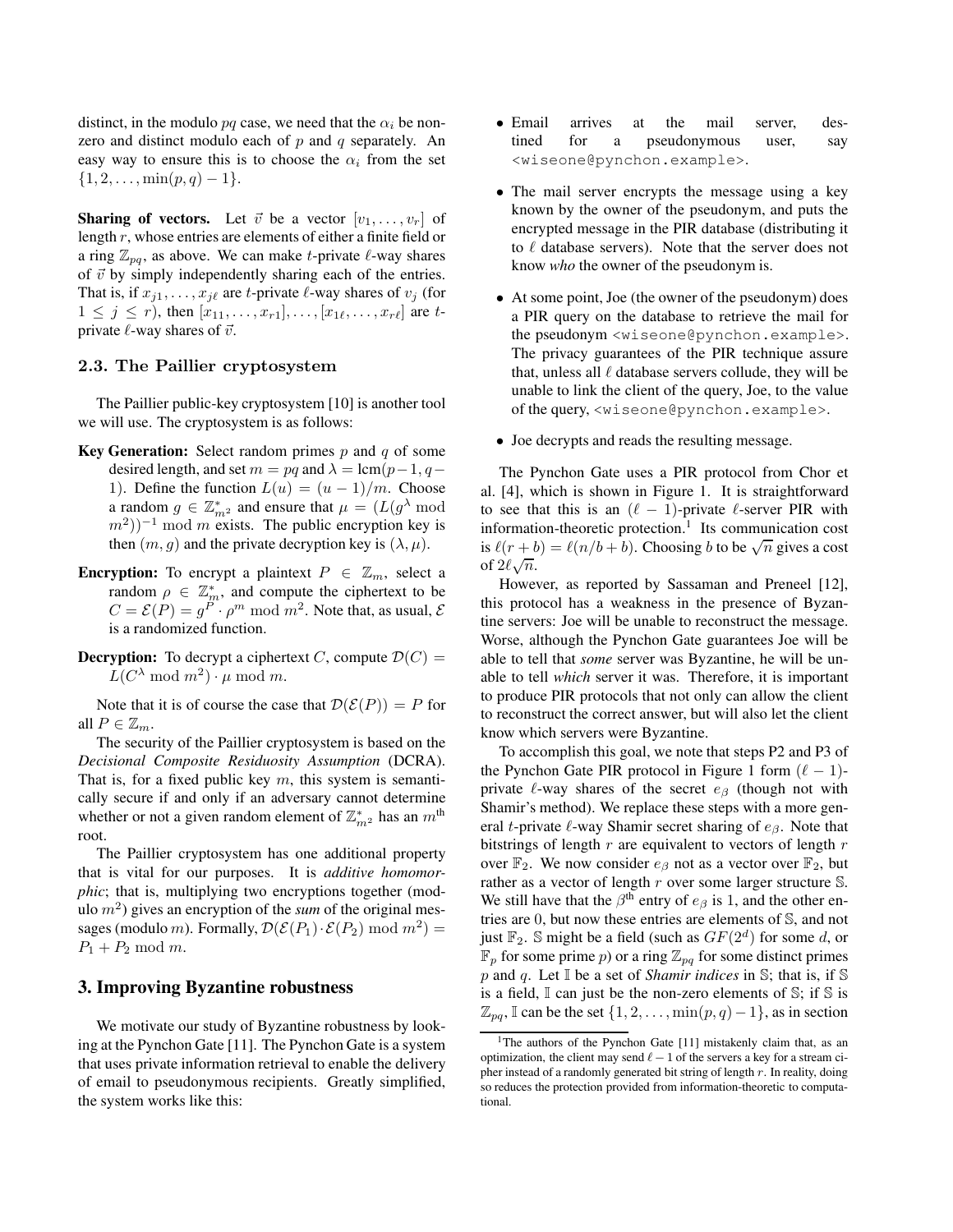```
Parameters:
         \ell: number of servers
         n: size of the database (in bits)
         b: size of each block (in bits)
Calculate:
         r: number of blocks = n/bClient (querying for block number \beta):
         P1. Let e_{\beta} be the bit string of length r that is all 0s, except for position \beta, which is 1.
         P2. Generate \ell - 1 random bit strings \rho_1, \ldots, \rho_{\ell-1}, each of length r.
         P3. Compute \rho_{\ell} = \rho_1 \oplus \cdots \oplus \rho_{\ell-1} \oplus e_{\beta}.
          P4. Send \rho_i to server number i, for 1 \leq i \leq \ell.
Each server:
         S1. Receive \rho_i = \rho_{i1} \cdots \rho_{ir}, a bitstring of length r.
          S2. Let B_j be the j<sup>th</sup> b-bit block of the database for 1 \le j \le r.
          S3. Compute R_i to be the XOR of all the B_j for which \rho_{ij} = 1.
          S4. Return R_i to the client.
Client:
         C1. Receive R_1, \ldots, R_\ell.
         C2. Compute B = R_1 \oplus \cdots \oplus R_\ell.
```


2.2. The only restriction on S is that  $\mathbb I$  have at least  $\ell$  elements, though we will see later that it sometimes benefits us to choose substantially larger  $\mathbb{I}$ . We take  $\ell$  random elements of I as the indices in the Shamir secret sharing, and use them to produce the  $\rho_i$ . An important property of Shamir indices is that our usual intuitions about polynomials over fields, such as distinct degree t polynomials agreeing on at most t points, continue to hold in a ring setting provided we restrict our attention to indices selected from I.

Similarly to  $e_{\beta}$ , in the Pynchon Gate protocol we can consider the  $\rho_i$  to be vectors of length r over  $\mathbb{F}_2$ , and the  $R_i$  and  $B_j$  to be vectors of length b over  $\mathbb{F}_2$ . In this case, we see that the computation of  $R_i$  in step S3 is the same as computing  $R_{ic} = \sum \rho_{ij} B_{jc}$  over  $\mathbb{F}_2$  for  $1 \le c \le b$ . When we move to a larger structure S, the servers perform this same computation, but over S.

The secret recovery is more complicated than that of the Pynchon Gate, not only since recovering a secret from Shamir shares is more complicated than recovering from a simple  $(\ell-1)$ -private  $\ell$ -way XOR scheme, but also since we will need to handle Byzantine servers. The recovery scheme will use the following function  $\Gamma$ : Given a structure  $\mathbb{S}$ , a list of  $\ell$  indices  $[\alpha_1, \ldots, \alpha_\ell]$  in S, a list of  $\ell$  values  $[R_1, \ldots, R_\ell]$ in  $\mathbb{S}\cup\{\perp\}$ , and a polynomial  $\phi$  over  $\mathbb{S}$ , let  $\Gamma(\phi)$  be the subset of  $\{1, \ldots, \ell\}$  such that  $\phi(\alpha_i) = R_i$  for  $i \in \Gamma(\phi)$ . Note that

we keep S and the lists  $\alpha_i$  and  $R_i$  implicit in the notation for convenience.

The resulting PIR protocol is shown in Figure 2. It uses two subroutines, EASYRECOVER and HARDRECOVER, which are shown in Figure 3. An important fact about these subroutines is that EASYRECOVER is just a less computationally expensive method to get the same answer as HARDRECOVER, but it only works some of the time:

**Fact 1.** *If* EASYRECOVER *returns a non-empty set on a given input, then* HARDRECOVER *will return the same set on that same input.*

*Proof.* HARDRECOVER finds all polynomials  $\phi$  of degree at most t for which  $|\Gamma(\phi)| \geq h$ , where  $h = k - v$  is the desired minimum number of *honest* (non-Byzantine) servers. EASYRECOVER is a less expensive procedure to perform the same calculation, in the event that there is exactly one such polynomial. EASYRECOVER selects  $t + 1$  of the servers at random, and optimistically assumes that all of those servers returned the correct answer. It calculates the  $\phi$  uniquely determined by those servers' answers, and sees how many other servers gave answers consistent with that polynomial. The key is that if fewer than h − t servers *disagreed*, then there can be no other polynomial  $\phi'$  for which  $|\Gamma(\phi')| \geq h$ :  $\phi'$  would have to agree with  $\phi$  on more than  $t$ points of  $\mathbb{I}$ , and so  $\phi' = \phi$ .  $\Box$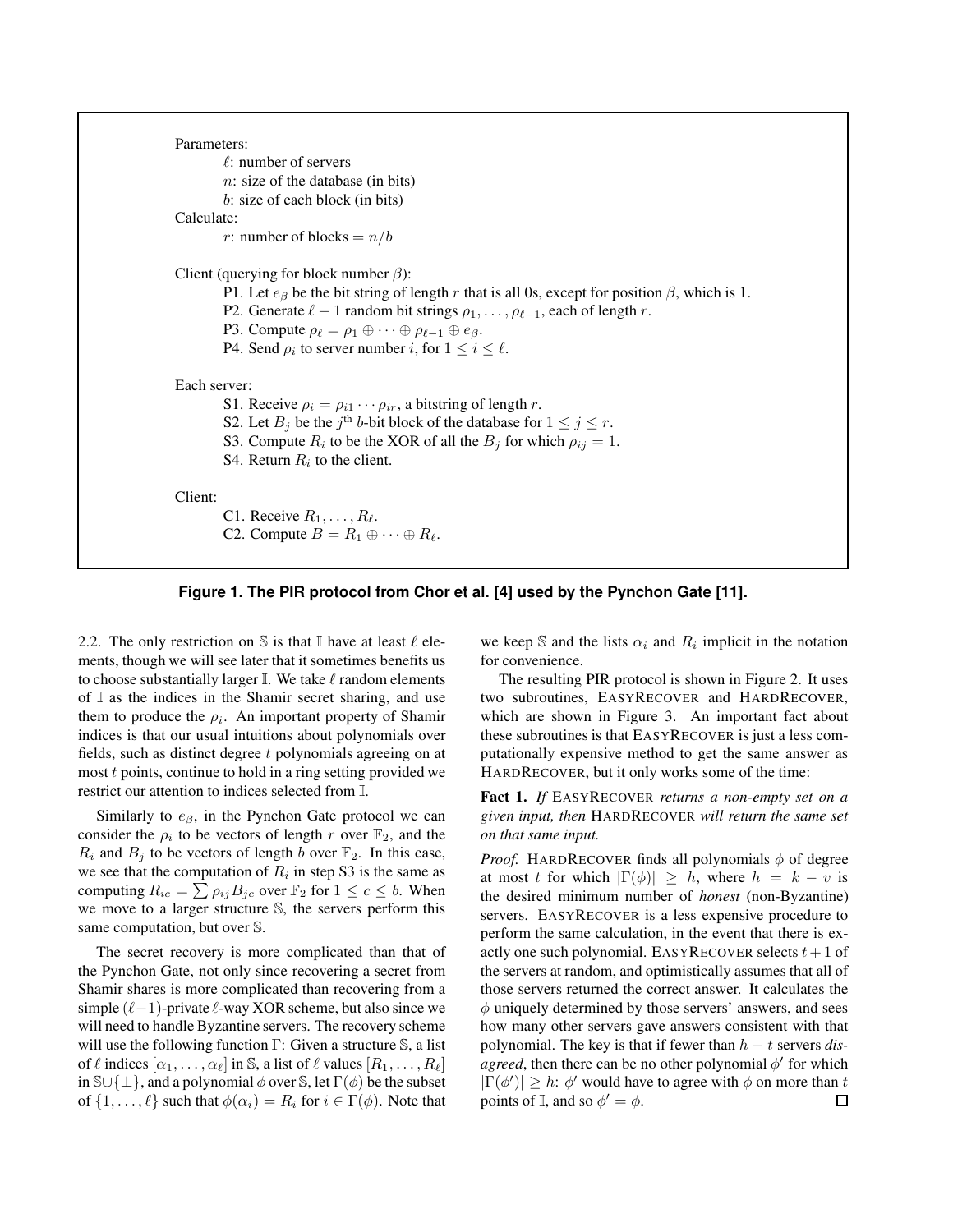#### Parameters:

 $\ell$ : number of servers

 $t$ : the desired privacy level; that is, the number of servers that can collude without learning anything about the query

n: size of the database (in bits)

b: size of each block (in bits)

w: size of each word within a block (in bits)

S: either a field or a ring  $\mathbb{Z}_{pq}$  such that  $|\mathbb{S}| \geq 2^w$  (so that each word can be represented by an element of S) <sup>I</sup>: a set of Shamir indices from <sup>S</sup> such that <sup>|</sup>I| ≥ <sup>ℓ</sup>

Calculate:

r: number of blocks =  $n/b$ 

s: number of words per block =  $b/w$ 

Client (querying for block number  $\beta$ ):

P1. Choose  $\ell$  random distinct indices  $\alpha_1, \ldots, \alpha_\ell$  from  $\mathbb{I}$ .

P2. Choose r random polynomials  $f_1, \ldots, f_r$  of degree t. The coefficients of each polynomial should be random elements of S, except for the constant terms.

The constant term of  $f_i$  should be  $\delta_{i\beta}$ .

- P3. Compute  $\rho_i = [f_1(\alpha_i), \dots, f_r(\alpha_i)]$  for  $1 \le i \le \ell$ .
- P4. Send  $\rho_i$  to server number i, for  $1 \leq i \leq \ell$ .

## Each (honest) server:

- S1. Receive  $\rho_i = [\rho_{i1}, \dots, \rho_{ir}]$ , a vector of r elements of S.
- S2. Let  $W_{jc}$  be the  $c^{\text{th}}$  w-bit word of the  $j^{\text{th}}$  b-bit block of the database, interpreted as a member of S.

S3. Compute 
$$
R_{ic} = \sum_{1 \le j \le r} \rho_{ij} W_{jc}
$$
 for  $1 \le c \le s$ .

S4. Return  $[R_{i1}, \ldots, R_{is}]$  to the client.

Client:

C1. Receive  $[R_{11}, \ldots, R_{1s}], \ldots, [R_{\ell 1}, \ldots, R_{\ell s}]$  from the  $\ell$  servers.

If server j does not respond at all, set  $R_{jc} = \perp$  for each  $1 \leq c \leq s$ .

Let  $\gamma_1, \ldots, \gamma_k$  be the numbers of the k servers which did respond.

Let  $G = {\gamma_1, \ldots, \gamma_k}$  and  $H = \{(G, \epsilon)\}.$ 

C2. If  $k \leq t$ , abort with the error "not enough servers replied".

C3. Select h (the minimum number of honest servers) from the range  $\sqrt{kt} < h \le k$ .

C4. For  $c$  from 1 to  $s$ :

C5. Set  $H' \leftarrow$  EASYRECOVER( $\mathbb{S}, w, t, h, H, [R_{1c}, \ldots, R_{\ell c}], [\alpha_1, \ldots, \alpha_{\ell}]$ )<br>C6. If  $H'$  is the empty set, set  $H' \leftarrow$  HARDRECOVER( $\mathbb{S}, w, t, h, H, [R_{1c}, \ldots]$ 

C6. If H' is the empty set, set  $H' \leftarrow \text{HARDRECover}(\mathbb{S}, w, t, h, H, [R_{1c}, \ldots, R_{\ell c}], [\alpha_1, \ldots, \alpha_\ell])$ 

C7. If  $H'$  is the empty set, abort with the error "not enough honest servers replied".

C8. Set  $H \leftarrow H'$ .

C9. The resulting H will be a non-empty set of pairs  $(G, B)$ . One of the Bs will be the correct block; see section 3.4 for ways to ensure there is only one such B.

**Figure 2. A** t**-private** v**-Byzantine-robust** k**-out-of-**ℓ **information-theoretic PIR scheme for** 0 < t < k **and**  $v < k - \lfloor \sqrt{kt} \rfloor$ .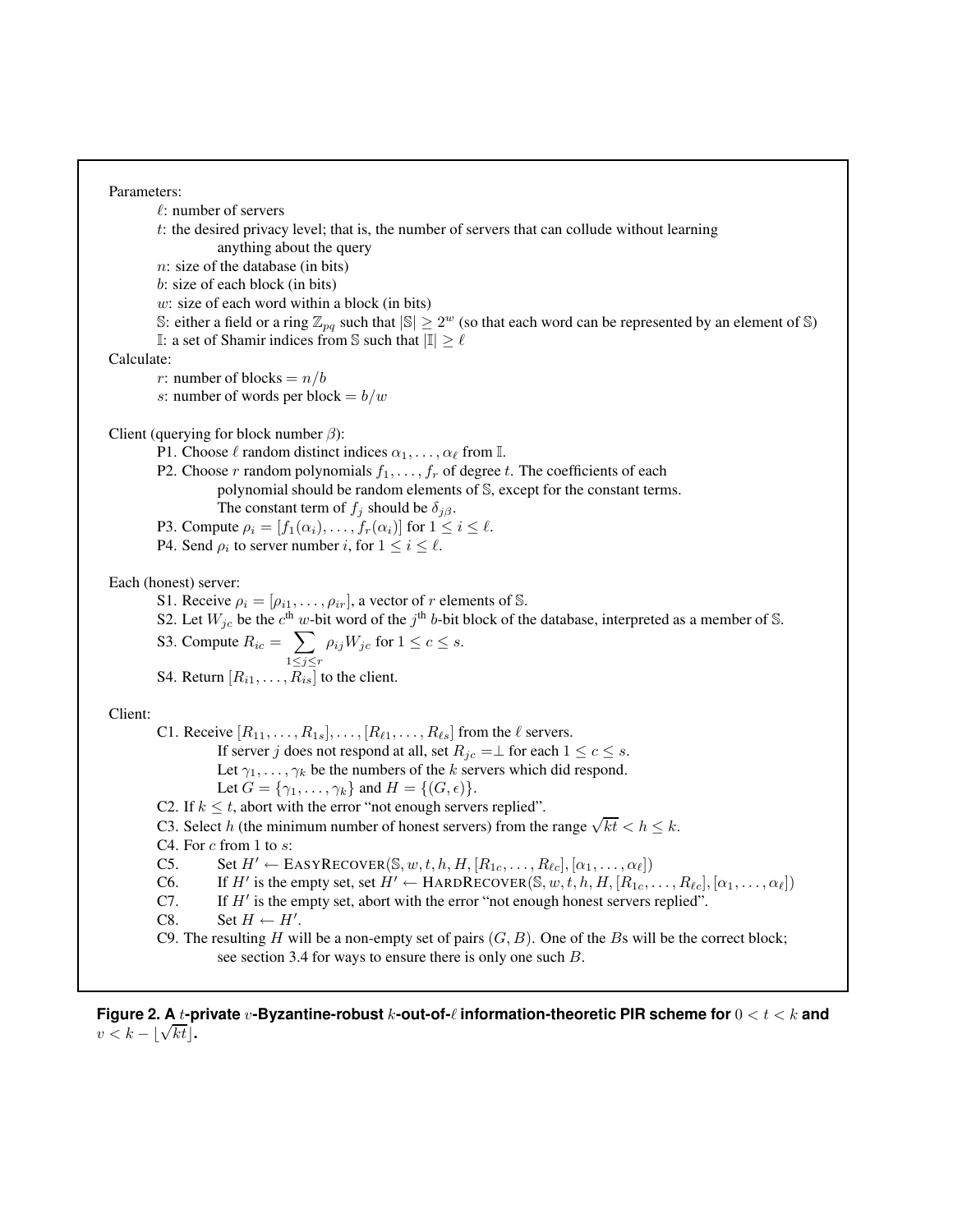Inputs:

S: the structure used for Shamir secret sharing w: the number of bits per word t: the desired privacy level of the PIR protocol h: the minimum number of honest servers that need to respond  $(h > t)$ H: a nonempty set of pairs  $(G, \sigma)$  where G is a set of at least h server numbers, and  $\sigma$  is the portion of the requested block recovered so far, assuming that the servers in G were the honest ones. Each  $\sigma$  will have the same length. No two of the  $G$  will have more than  $t$  elements in common.  $[R_1, \ldots, R_\ell]$ : t-private  $\ell$ -way purported shares of a w-bit word that had been encoded as a member of S. It must not be the case that  $R_i = \perp$  for any j in any of the G in H.  $[\alpha_1, \ldots, \alpha_\ell]$ : the indices used for the secret sharing Output: Either: (1) a set H' of the same form as H, above, but with each  $\sigma$  being w bits longer than those in the input, or (2) the empty set EASYRECOVER $(S, w, t, h, H, [R_1, \ldots, R_\ell], [\alpha_1, \ldots, \alpha_\ell])$ : E1. Set  $H' \leftarrow \{\}.$ E2. For each  $(G, \sigma) \in H$ : /\* Optimistically hope the rest of the servers are honest \*/ E3. Select a random subset  $I \subseteq G$  of size  $t + 1$ .<br>E4. Use Lagrange interpolation to find the unique Use Lagrange interpolation to find the unique polynomial  $\phi$  over S of degree t for which  $\phi(\alpha_i) = R_i$  for each  $j \in I$ . E5. Let W be the w-bit representation of  $\phi(0)$ , or  $\perp$  if there is no such representation.<br>E6. If  $|G \cap \Gamma(\phi)| > h$  and  $|G \backslash \Gamma(\phi)| < h - t$  and  $W \neq \perp$  then add  $(G \cap \Gamma(\phi), \sigma||W)$ E6. If  $|G \cap \Gamma(\phi)| \geq h$  and  $|G \backslash \Gamma(\phi)| < h - t$  and  $W \neq \perp$  then add  $(G \cap \Gamma(\phi), \sigma||W)$  to  $H'$ . E7. Otherwise, immediately return the empty set. E8. Return  $H'$ .  $HARDRECOVER(S, w, t, h, H, [R_1, \ldots, R_\ell], [\alpha_1, \ldots, \alpha_\ell])$ : H1. Set  $H' \leftarrow \{\}.$ H2. Use the algorithm of [7] to recover (in polynomial time) the set  $\{\phi_i\}$  of polynomials over S of degree  $\leq t$  for which  $\phi_i(\alpha_j) = R_j$  for at least h values of  $j \in \{1, \ldots, \ell\}$ . H3. For each such  $\phi_i$ : H4. Let  $W_i$  be the w-bit representation of  $\phi_i(0)$ , or  $\perp$  if there is no such representation.<br>H5. If  $W_i \neq \perp$ , then for any  $(G, \sigma) \in H$  such that  $|\Gamma(\phi_i) \cap G| \geq h$ , If  $W_i \neq \perp$ , then for any  $(G, \sigma) \in H$  such that  $|\Gamma(\phi_i) \cap G| \geq h$ ,

```
add (\Gamma(\phi_i) \cap G, \sigma || W_i) to H'.
```
H6. Return  $H'$ .

**Figure 3. The** EASYRECOVER **and** HARDRECOVER **subroutines.**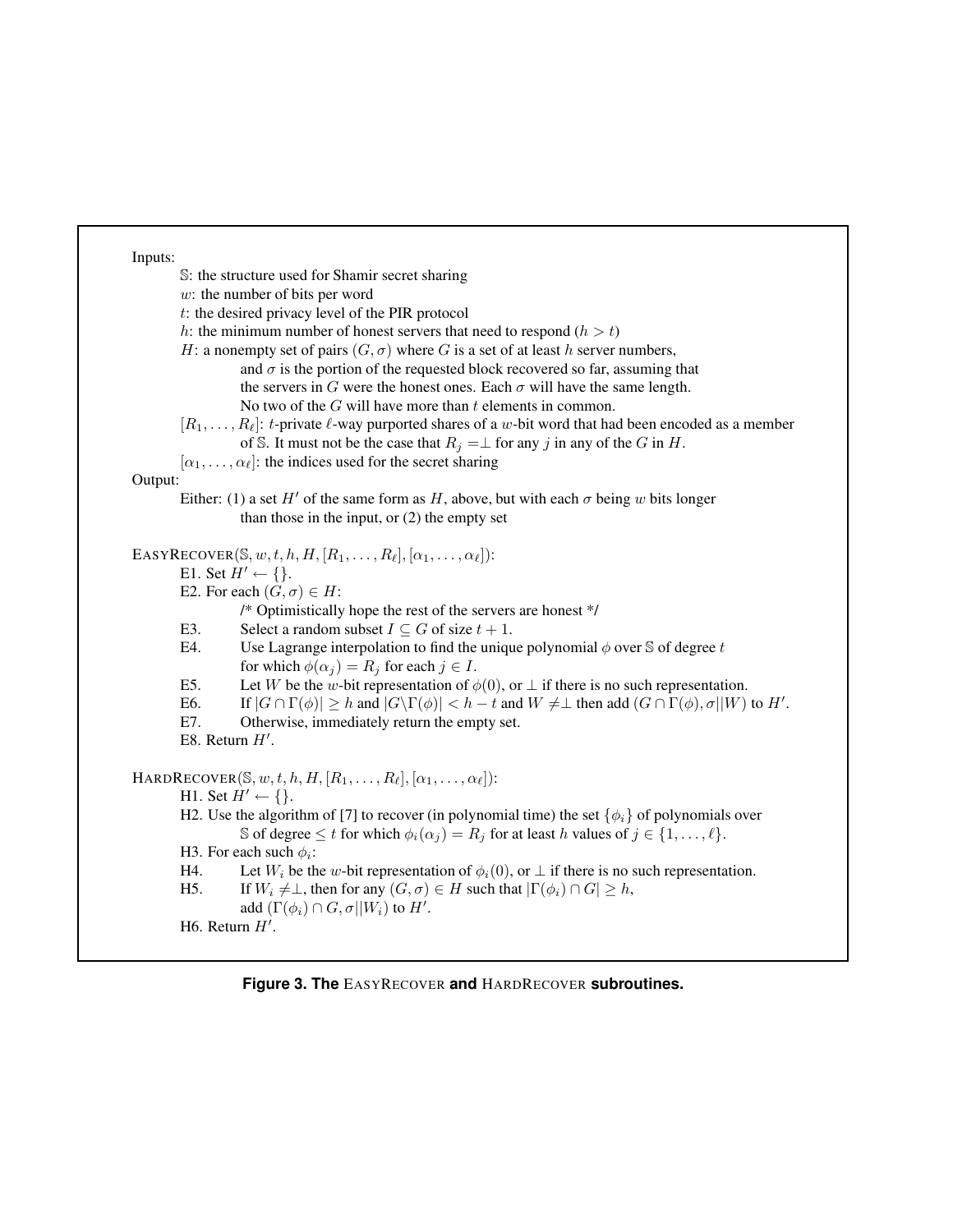Note that in the presence of Byzantine servers, EASYRE-COVER may not always find the unique polynomial, even if there is one, but in no case will it output a non-empty set when more possibilities exist.

## 3.1. Privacy of the protocol

It is easy to see that no coalition of up to  $t$  servers can learn any information about  $\beta$  (the requested block number): between them, they have at most  $t$  of the  $t$ -private  $\ell$ -way shares of the vector  $e_\beta$  (as in section 2.2). By the properties of Shamir secret sharing, they learn no information about  $e_{\beta}$ , and therefore about  $\beta$ .

It is important to note that this result holds even if some servers are Byzantine, since all of the information flowing from the client to the servers happens *before* the servers perform any actions.

# 3.2. Correctness of the protocol without Byzantine servers

In this section, we show that this protocol returns the correct block B from the database when no server responds incorrectly (but some may not respond at all), so long as enough servers do respond.

**Theorem 1.** *If* k *of the* ℓ *servers respond, there are no Byzantine servers, and*  $k > t$ , then the algorithm in Fig*ure* 2 will return a set  $H$  *containing the single pair*  $(G, B)$ *, where* G *is the set of the* k *server numbers that responded, and B is the correct block*  $B_\beta$  *from the database.* 

*Proof sketch.* (See Appendix A for the complete proof.) The important observation is that if  $\ell$  vectors  $\rho_1, \ldots, \rho_\ell$ are t-private  $\ell$ -way secret shares of a vector  $\vec{v}$  of length r, and  $\vec{w}$  is any vector of length r, then the  $\ell$  dot products  $\rho_1 \cdot \vec{w}, \ldots, \rho_\ell \cdot \vec{w}$  are t-private  $\ell$ -way secret shares of the scalar  $\vec{v} \cdot \vec{w}$ .

In this protocol, each server has its share  $\rho_i$  of  $\vec{v} = e_{\beta}$ . Also, for each  $c$  from 1 to  $s$  (where  $s$  is the number of words per block), each server constructs the vector  $\vec{w_c}$ , which is the vector of length r (the number of blocks) whose  $j<sup>th</sup>$  element is the  $c^{\text{th}}$  word of the  $j^{\text{th}}$  block of the database. Then each server's returned value  $R_{ic} = \rho_i \cdot \vec{w_c}$  will be its share of  $e_{\beta} \cdot \vec{w_c}$ , which is just the  $c^{\text{th}}$  word of the  $\beta^{\text{th}}$  block of the database. Since the client receives more than  $t$  of these results, it can uniquely reconstruct each of the words of the  $\beta$ <sup>th</sup> block of the database, and concatenating them reproduces the desired block.  $\Box$ 

### 3.3. Correctness in the presence of Byzantine servers

We will now look at the effect of Byzantine servers on the correctness of this protocol.

**Theorem 2.** If k of the  $\ell$  servers respond at all,  $k > t$ , and *at least*  $h > \sqrt{kt}$  *servers respond honestly, then the algorithm in Figure 2 will return a set* H*, one of whose elements is the pair*  $(G_h, B_\beta)$ *, where*  $G_h$  *is the set of the server numbers that responded honestly, and*  $B_\beta$  *is the correct block from the database.*

*Proof sketch.* (See Appendix A for the complete proof.) As above, the  $h$  honest servers return their shares of the  $s$  words of the  $\beta^{\text{th}}$  block of the database. However,  $k - h$  additional servers return arbitrary values. Depending on the values of h, k and t, there may no longer be a *unique* block determined by h of the k received shares, but when  $h > \sqrt{kt}$ we can use the algorithm of [7] to find a list of *all* possible blocks in polynomial time. In the next section, we will see a number of ways to recover the correct block from this list. □

#### 3.4. List-decoding

The algorithm of Figure 2 is an example of a *listdecoding* algorithm; that is, under some circumstances, it may output a list of *more than one* data block, and we must provide some way for the client to determine which is the correct block. On the one hand, the potential to list-decode is one source of the improvements in the privacy and robustness parameters of the protocol of this section over that of previous work such as Beimel and Stahl [2]. On the other hand, we need to be able to recover the correct database block.

The source of the list-decoding is that, in the presence of many Byzantine servers, there may be more than one polynomial  $\phi$  such that  $|\Gamma(\phi)| \geq h$ . (Recall that  $\Gamma(\phi)$  is the set of server numbers which returned replies consistent with the polynomial  $\phi$ .) There are a number of ways to handle this and recover the unique correct result.

The simplest way to handle list-decoding is simply to choose your parameters such that there cannot be more than one such  $\phi$ .

**Fact 2.** *If*  $h > \frac{k+t}{2}$ , then there is exactly one polynomial  $\phi$ *of degree at most t for which*  $|\Gamma(\phi)| \geq h$ .

*Proof.* Suppose the correct polynomial is  $\phi_0$ , so that  $|\Gamma(\phi_0)| > h$ , since all h honest servers will respond correctly. Now suppose it is the case that  $|\Gamma(\phi)| \geq h$  for some  $\phi$ . It is always the case that  $|\Gamma(\phi_0) \cap \Gamma(\phi)| = |\Gamma(\phi_0)| +$  $|\Gamma(\phi)| - |\Gamma(\phi_0) \cup \Gamma(\phi)|$ . But since  $|\Gamma(\phi_0) \cup \Gamma(\phi)| \leq k$  (as only k servers responded), we have that  $|\Gamma(\phi_0) \cap \Gamma(\phi)| \ge$  $h + h - k > (k + t) - k = t$ . So  $\phi_0$  and  $\phi$  agree on more<br>than t points of  $\mathbb{I}$ , and are therefore equal. than  $t$  points of  $\mathbb{I}$ , and are therefore equal.

Therefore, if  $h > \frac{k+t}{2}$ , we will never have to handle more than one possible polynomial. However, we may like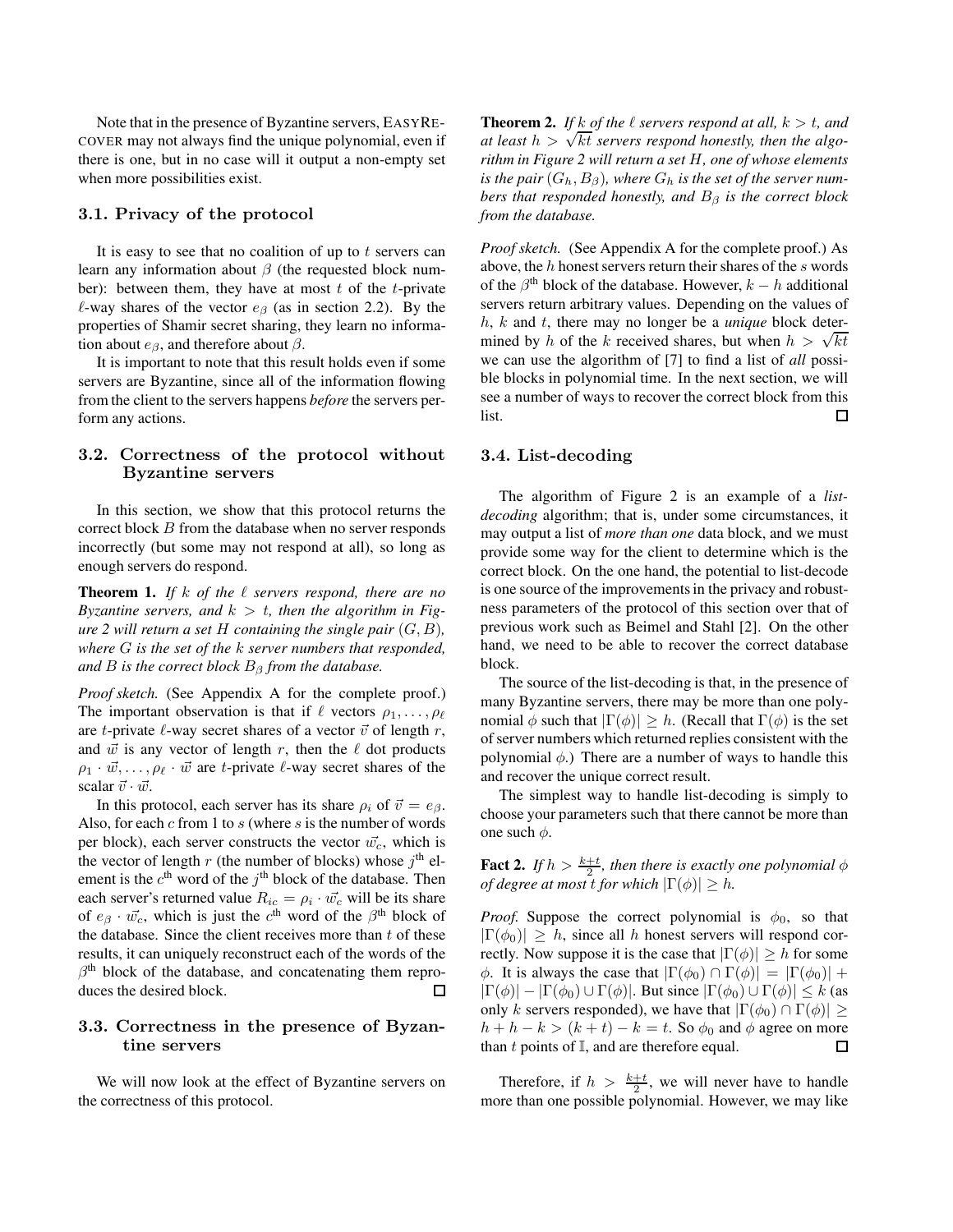to be able to use lower values of  $h$ . The following fact shows how to handle values of  $h > k/2$ .

**Fact 3.** *If the Byzantine servers are unable to see the communication between the client and the honest servers (which should be the case, as it is important for privacy), and*  $h > k/2$ , then by choosing the index set  $\mathbb{I}$  to be sufficiently *large, we can make the probability that the algorithm of Figure 2 outputs more than one block arbitrarily small.*

*Proof sketch.* (See Appendix A for the complete proof.) Suppose the algorithm of Figure 2 outputs more than one block. Then it must be the case that the Byzantine servers were able to provide responses such that there is an *incorrect* polynomial  $\phi$  of degree t which agrees with at least h of the k total responses. Since there are at most  $k - h$ Byzantine servers, and  $k - h < k/2 < h$ , we must have that  $\phi(\alpha_i) = \phi_0(\alpha_i)$ , where  $\phi_0$  is the correct polynomial, for at least one of the *honest* servers'  $\alpha_i$ .

Now the key observation is that the Byzantine servers *do not know* the indices associated with the honest servers. Remember that  $\phi$  can agree with  $\phi_0$  in at most t places. Therefore, if I, the set of possible indices, is very large, then the probability that one of those places happens to be an index associated with one of the honest servers will be  $\Box$ very small.

Note that if  $t \geq \frac{k}{4}$ , then we always have  $h > \sqrt{kt} \geq k/2$ . Also recall that the size of the index set  $\mathbb I$  can be chosen to be  $|\mathbb{S}| - 1$  (if  $\mathbb{S}$  is a field) or  $\min(p, q) - 1$  (if  $\mathbb{S}$  is  $\mathbb{Z}_{pq}$ ).

Finally, in the event that  $t < \frac{k}{4}$  and we want to allow for  $k/2$  or more Byzantine servers, we can just use the usual techniques (such as those of [9]) to add redundancy to the words of the database, so that the list decoding can be converted to unique decoding. Note that this will slightly increase the size of the database. This redundancy could be in the form of digital signatures from the database creator, for example. In a situation where there is for some reason no such independent creator, allowing a majority of responding servers to be Byzantine may not make sense; in that case, it is not clear what it means for a block to be "correct" when more than half of the servers are storing a different block.

### 3.5. Comparison to previous results

**Privacy and robustness.** The authors of [2] show that tprivate v-Byzantine-robust  $k$ -out-of- $\ell$  PIR protocols exist for  $v \le t < \frac{k}{3}$ . We have demonstrated such a protocol for  $0 < t < k$  and  $v < k - \lfloor \sqrt{kt} \rfloor$ . Our protocol can therefore withstand at least three times as many servers colluding to determine the client's query, and when the privacy level  $t$  is the same (for some  $0 < t < \frac{k}{3}$ ), our protocol tolerates up to  $k - \lfloor \sqrt{kt} \rfloor - 1$  Byzantine servers, while that of [2] tolerates up to  $t$ . We now show that in these comparable cases, our result is always at least as good, and almost always strictly better:

**Theorem 3.** *For integers*  $k$ ,  $t$  *such that*  $0 < t < \frac{k}{3}$ *, we have*  $k - \lfloor \sqrt{kt} \rfloor - 1 \geq t$ , with equality if and only if  $(t, k) =$ (1, 4)*.*

*Proof.* We equivalently prove that  $\frac{k-\lfloor\sqrt{kt}\rfloor-1-t}{t} \geq 0$ , with equality if and only if  $(t, k) = (1, 4)$ .

First note that

$$
\frac{k - \lfloor \sqrt{kt} \rfloor - 1 - t}{t} \geq \frac{k - \sqrt{kt} - 1 - t}{t}
$$
\n
$$
= \frac{k}{t} - \sqrt{\frac{k}{t}} - \frac{1}{t} - 1
$$
\n
$$
= \sqrt{\frac{k}{t}} \left( \sqrt{\frac{k}{t}} - 1 \right) - \frac{1}{t} - 1
$$

with equality if and only if  $kt$  is a perfect square. Now  $k \geq 3t + 1$ , so  $\frac{k}{t} \geq 3 + \frac{1}{t}$ , and

$$
\sqrt{\frac{k}{t}} \left( \sqrt{\frac{k}{t}} - 1 \right) - \frac{1}{t} - 1
$$
\n
$$
\geq \sqrt{3 + \frac{1}{t}} \left( \sqrt{3 + \frac{1}{t}} - 1 \right) - \frac{1}{t} - 1
$$
\n
$$
= \left( 3 + \frac{1}{t} \right) - \sqrt{3 + \frac{1}{t}} - \frac{1}{t} - 1
$$
\n
$$
= 2 - \sqrt{3 + \frac{1}{t}}
$$

with equality if and only if  $k = 3t + 1$ . Finally, we have that  $2 - \sqrt{3 + \frac{1}{t}} \ge 0$ , with equality if and only if  $t = 1$ , and the result is proven.  $\Box$ 

Note that  $(t, k) = (1, 4)$  is the *minimal* configuration of the system in [2].

**Communication cost.** This protocol sends  $r = n/b$  elements of S to each of  $\ell$  servers, and receives  $s = b/w$ elements of  $S$  from each of k servers in reply. If it takes  $z$ bits to encode an arbitrary element of  $\Im$  (so  $z = \lceil \lg(|\Im|) \rceil$ ), then the total communication cost is  $n\ell z/b + kbz/w$ . Since  $k \leq \ell$ , this is bounded by  $\ell z(n/b + b/w)$ . By choosing  $\overline{b} = \sqrt{n} \overline{w}$ , we get  $r = s = \sqrt{n/w}$  and the total communication cost to privately retrieve a block of  $\sqrt{nw}$  bits is bounded by  $2\ell z\sqrt{n/w}$ . Remember that we needed to choose S such that  $|\mathbb{S}| \ge 2^w$ ; if we make it not much bigger, we can have  $z = w + 1$ , or even  $z = w$  if S is  $GF(2^w)$ . Then our cost to retrieve  $\sqrt{nw}$  bits is  $O(\ell \sqrt{nw})$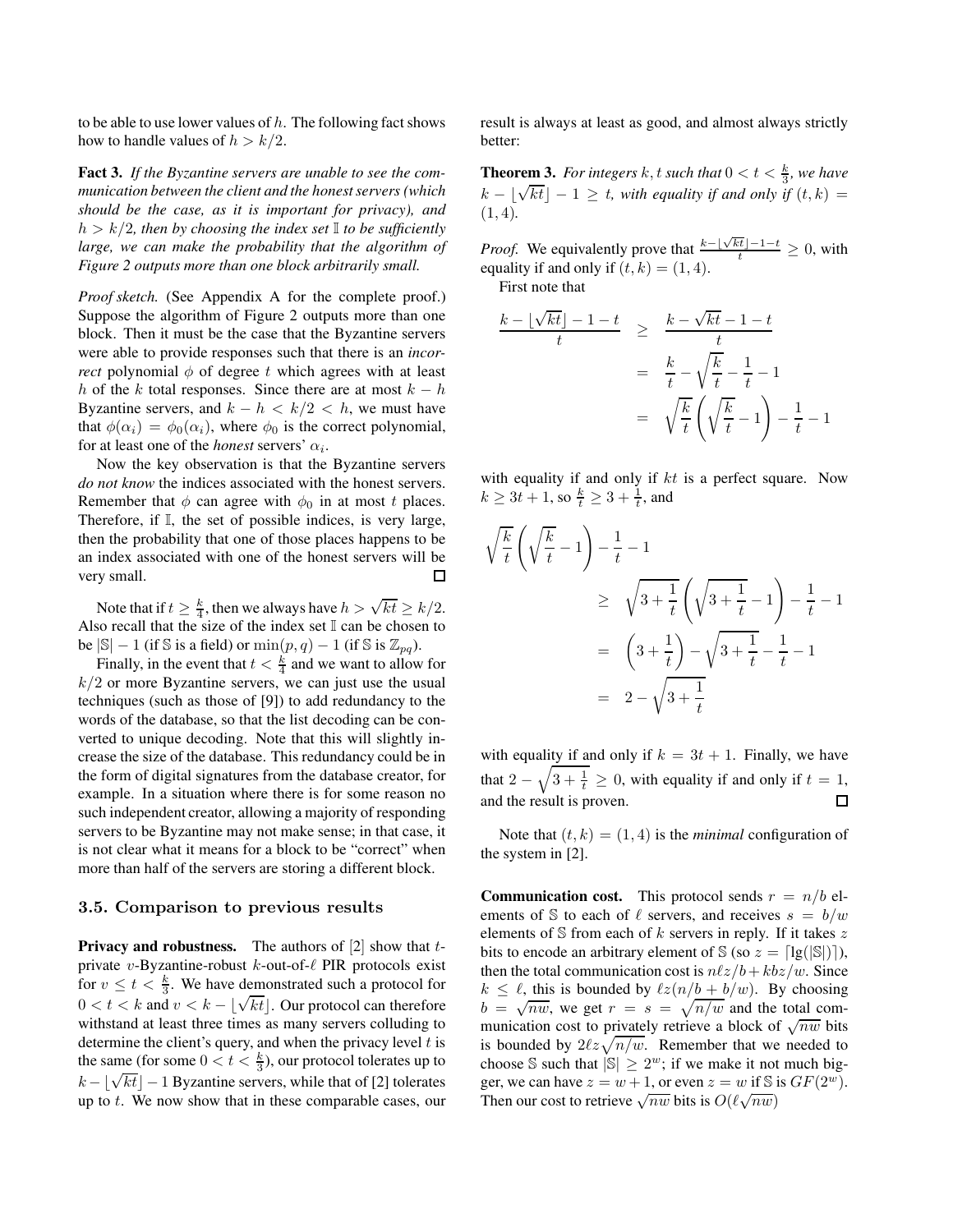Note that this is far from the optimal communication cost of retrieving a *single* bit, even in the context of Byzantinerobust PIR protocols; for example, the protocol of [2] has cost  $O(\frac{k}{3t}n^{\frac{1}{[(k-1)/3t]}} \ell \log \ell)$  to retrieve one bit. However, it is clearly within a small factor of optimal if indeed we are interested in the entire  $\sqrt{nw}$ -bit block.

### **4. Robustness against colluding servers**

In this section, we consider the problem of more than  $t$ (even up to all  $\ell$ ) servers colluding to try to determine the client's query.

As mentioned earlier, if all  $\ell$  servers collude, it is impossible to make a protocol with communication cost less than n which also information-theoretically protects the query. Therefore, we do the best possible thing: informationtheoretically protect the query if up to  $t$  servers collude, but still computationally protect the query even if up to all  $\ell$ servers collude. We call a PIR protocol with this property t**-private** ℓ**-computationally-private**.

We do this with a simple modification to the protocol of Figure 2: instead of sending t-private  $\ell$ -way shares of e<sup>β</sup> to the servers, send *encryptions* of those shares, under an additive homomorphic cryptosystem, such as the Paillier cryptosystem [10] (see section 2.3). The servers then use the homomorphic property to compute the encryptions of their results, which they send back to the client. The client decrypts the replies and proceeds as before.

In detail, the changes to the protocol of Figure 2 are:

- To start, select large random distinct primes  $p$  and  $q$ . Set  $m = pq$ , choose S to be the ring  $\mathbb{Z}_m$ , and let  $\mathbb{I} = \{1, 2, \ldots, \min(p, q) - 1\}$ . Compute the Paillier encryption and decryption keys as in section 2.3.
- In step P3, use Paillier encryption to compute  $\mathcal{E}(\rho_i) =$  $[\mathcal{E}(f_1(\alpha_i)), \ldots, \mathcal{E}(f_r(\alpha_i))].$
- In step P4, send  $\mathcal{E}(\rho_i)$  to server i, for  $1 \leq i \leq \ell$ .
- In step S1,  $\mathcal{E}(\rho_i) = [\mathcal{E}(\rho_{i1}), \dots, \mathcal{E}(\rho_{ir})]$  will be a vector of r elements of  $\mathbb{Z}_{m^2}$ .
- In step S3, compute  $\mathcal{E}(R_{ic}) = \prod$  $1 \leq j \leq r$  $\mathcal{E}(\rho_{ij})^{W_{jc}}$  as elements of  $\mathbb{Z}_{m^2}$  for  $1 \leq c \leq s$ .
- In step S4, return  $[\mathcal{E}(R_{i1}), \ldots, \mathcal{E}(R_{is})]$  to the client.
- In step C1, use Paillier decryption to compute  $R_{ic}$  =  $\mathcal{D}(\mathcal{E}(R_{ic}))$ , and then proceed as before.

This modified protocol still allows the client to recover the desired block  $B_\beta$ , even when only k of the  $\ell$  servers respond, and  $v < k - \lfloor \sqrt{kt} \rfloor$  of those k are Byzantine. This fact follows immediately from the equivalent result for the

original protocol in Figure 2: once the client receives and decrypts the servers' replies, he has the same information as he would have had, had none of the encryption or decryption happened.

The information-theoretic protection of the client's query against coalitions of up to  $t$  servers is also immediate: if a coalition of t servers, knowing t of the  $\rho_i$ , cannot learn any information about  $\beta$ , then certainly if those servers instead know  $\mathcal{E}(\rho_i)$ , that does not give them *more* information about  $\beta$ . Formally, given any algorithm  $\mathcal A$  that can recover information about  $\beta$  given t of the  $\mathcal{E}(\rho_i)$ , one can easily construct an algorithm  $A'$  that recovers that same information about  $\beta$  given t of the  $\rho_i$ , by first encrypting the  $\rho_i$ , and passing the results to  $A$ . Since there is no such  $A'$ , there is also no such A.

Now we turn our attention to the case in which up to all  $\ell$  of the servers collude. The privacy consideration is only interesting if there is more than one block in the database, so we assume  $r \geq 2$ .

**Theorem 4.** *Given a fixed* m*, if there is a probabilistic polynomial time algorithm* A *which can distinguish Paillier encryptions of* t*-private* ℓ*-way Shamir secret shares of the vector* e<sup>1</sup> *from Paillier encryptions of* t*-private* ℓ*-way Shamir secret shares of the vector*  $e_2$  *with some probability*  $\psi$ *, then there is a probabilistic polynomial time algorithm* A′ *which can distinguish Paillier encryptions of the number* 0 *from Paillier encryptions of the number* 1 *with the same probability*  $\psi$ *.* 

*Proof.* Suppose the given algorithm A takes as input Paillier encryptions of t-private  $\ell$ -way secret shares of  $e_{\beta}$  for some  $\beta \in \{1, 2\}$ , and, to be generous, the  $\ell$  indices used for the Shamir secret sharing, and A outputs  $\beta' \in \{1, 2\}$ . Then by assumption,  $Pr[\beta' = 1 | \beta = 1] - Pr[\beta' = 1 | \beta = 2] = \psi$ .

The desired algorithm  $A'$  is as follows: Input:

A ciphertext  $C = \mathcal{E}(\zeta)$ , for some  $\zeta \in \{0, 1\}$ .

Output:

A guess  $\zeta'$  at the value of  $\zeta$ . Algorithm:

- 1. Choose  $\ell$  random distinct indices  $\alpha_1, \ldots, \alpha_\ell$  from  $\mathbb{Z}_m$ . Verify that  $gcd(\alpha_i, m) = 1$  for each i and that  $gcd(\alpha_i - \alpha_j, m) = 1$  for each i, j.
- 2. Choose r random polynomials  $f_1, \ldots, f_r$  of degree t. The coefficients of each polynomial should be random elements of  $\mathbb{Z}_m$ , except for the constant terms. The constant term of each  $f_j$  should be 0.
- 3. Compute  $\mathcal{E}(\rho_i) = [\mathcal{E}(f_1(\alpha_i)) \cdot C, \mathcal{E}(f_2(\alpha_i))$ .  $\mathcal{E}(1)/C, \mathcal{E}(f_3(\alpha_i)), \ldots, \mathcal{E}(f_r(\alpha_i))]$  for  $1 \leq i \leq \ell$ .
- 4. Output  $\zeta' =$  $(2-\mathcal{A}([\mathcal{E}(\rho_1),\ldots,\mathcal{E}(\rho_\ell)],[\alpha_1,\ldots,\alpha_\ell]))$ .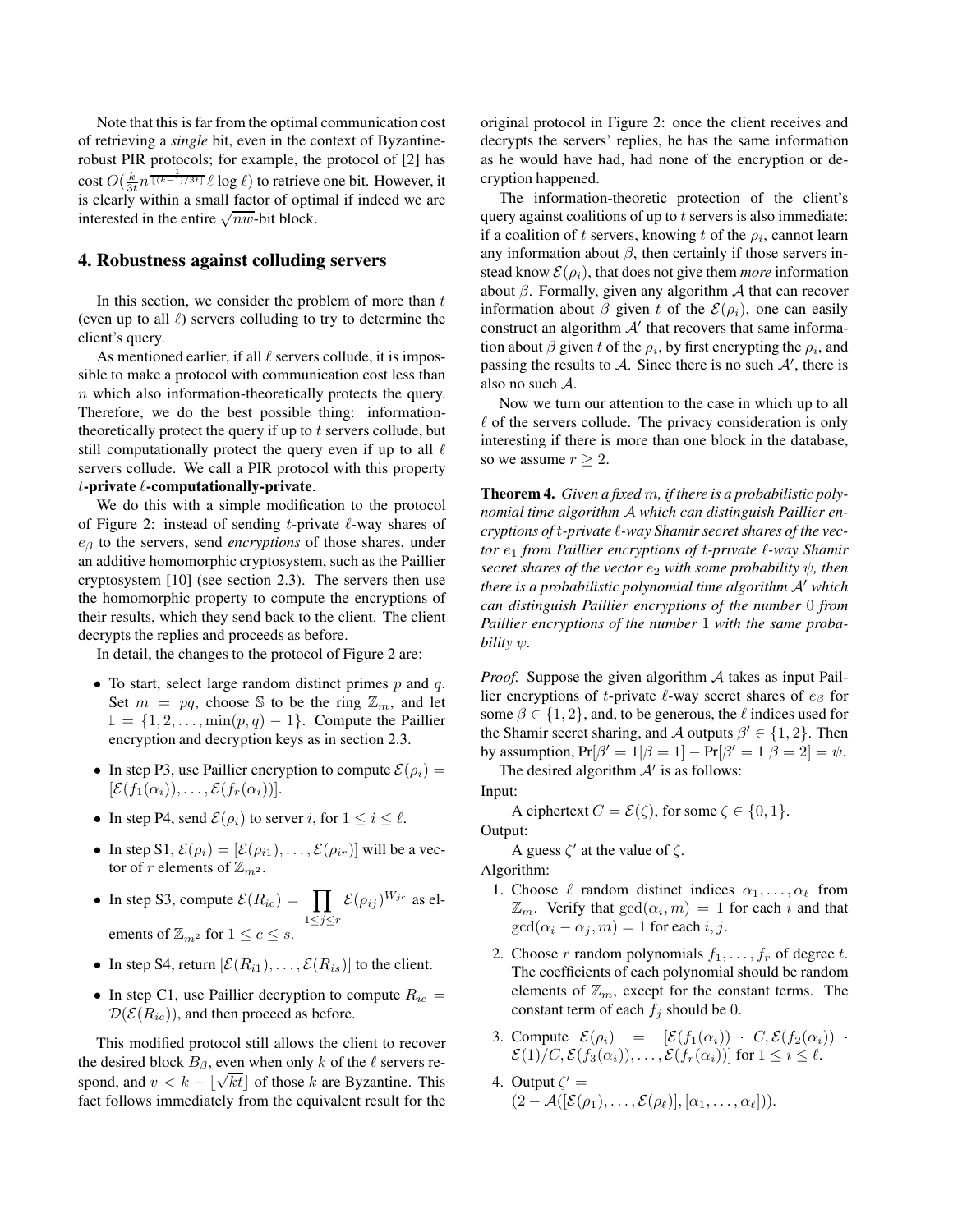To see why this works, notice that  $[f_i(\alpha_1), \ldots, f_i(\alpha_\ell)]$ are  $t$ -private  $\ell$ -way secret shares of the value 0, for each  $1 \leq j \leq r$ . Therefore  $[f_1(\alpha_1) + \zeta, \ldots, f_1(\alpha_\ell) + \zeta]$  are tprivate  $\ell$ -way secret shares of the value  $\zeta$ , and  $[f_2(\alpha_1)+1 \zeta, \ldots, f_2(\alpha_\ell) + 1 - \zeta$  are t-private  $\ell$ -way secret shares of the value  $1-\zeta$ . But by the homomorphic property of Paillier encryption,  $\mathcal{E}(f_1(\alpha_i))\cdot C$  is an encryption of  $f_1(\alpha_i)+\zeta$ , and  $\mathcal{E}(f_2(\alpha_i)) \cdot \mathcal{E}(1)/C$  is an encryption of  $f_2(\alpha_i) + 1 - \zeta$ , so  $[\mathcal{E}(\rho_1), \dots, \mathcal{E}(\rho_\ell)]$  are t-private  $\ell$ -way shares of  $e_2$  if  $\zeta = 0$ , and of  $e_1$  if  $\zeta = 1$ . Therefore  $Pr[\zeta' = 1 | \zeta = 1] - Pr[\zeta' =$  $1|\zeta = 0] = Pr[\beta' = 1|\beta = 1] - Pr[\beta' = 1|\beta = 2] = \psi$ , and the result is proven.

Remembering from section 2.3 that the the Paillier cryptosystem is semantically secure if and only if the Decisional Composite Residuosity Assumption (DCRA) holds (for the value of  $m$  used in the cryptosystem), we get the following:

**Corollary.** *The protocol of this section maintains the privacy of the query against coalitions of up to all*  $\ell$  *servers, provided the Decisional Composite Residuosity Assumption holds for those servers, for the value of* m *used in the protocol.*

That is, so long as the servers do not have sufficient computational power to break the DCRA, they will be unable to distinguish queries for block 1 from queries for block 2. By symmetry (there is nothing special about blocks 1 and 2), the servers will be unable to distinguish any one query from another.

#### 4.1. Communication cost

The only change to the communication cost is that elements of  $\mathbb{Z}_{m^2}$  are being sent between the client and the servers, instead of elements of  $\mathbb{S} = \mathbb{Z}_m$ . This causes all communication to approximately double in size, increasing the communication cost by the constant factor of 2; the cost is still  $O(\ell \sqrt{nw})$  to retrieve  $\sqrt{nw}$  bits.

#### 4.2. Notes on the choices of parameters

It should be noted that in both the original scheme given in Figure 2, and this modification, the choice of almost all the parameters, including t, b, w,  $\mathbb{S}$ ,  $\mathbb{I}$ , the  $\alpha_i$ , and h, is done *by the client*. Furthermore, each client using the same database can choose his own values for the parameters independently of any other clients' choices. (In that case, however,  $b, w$ , and  $\mathbb S$  need to be communicated to the server during the protocol, marginally increasing the communication cost.)

S should be chosen as small as needed to achieve the desired security properties, since the communication cost of the protocol depends on the size of S. Note, however, that although using a larger S will result in a higher communication cost, the client will also retrieve a correspondingly larger database block.

For example, in the protocol of this section, the DCRA needs to hold over  $\mathbb{S} = \mathbb{Z}_m$ , so m needs to be chosen to be at least 1024 bits long (since the DCRA is clearly at most as hard as factoring  $m$ ).

On the other hand, if the protocol is not required to be  $\ell$ computationally-private, much smaller structures S will do. Minimally, we must have  $|\mathbb{S}| \geq \ell + 1$ , and this value suffices if  $h > \frac{k+t}{2}$ , as in Fact 2, or if we are using redundancy to avoid list decoding. If we are using Fact 3 to avoid list decoding, then we will probably want to choose <sup>|</sup>S<sup>|</sup> to be around  $2^{128}$ .

Once we have selected  $\mathbb{S}$ , the best choices for w and b are then  $\lfloor \lg(|\mathbb{S}|) \rfloor$  and  $\sqrt{nw}$ , respectively.

#### **5. Protecting the data from the servers**

In this section, we give a small enhancement to the protocols of the previous sections that allows the contents of the database itself to be hidden from coalitions of up to  $\tau$ servers, for  $0 \leq \tau < k - t - v(2 - \frac{v}{k})$ . We achieve τ*-independence*, as defined in [5]: no coalition of up to  $\tau$  servers has any information about the content of the database (in the information-theoretic sense). Unlike the result in [5], however, we do not achieve  $\tau$ -independence at the expense of an increased number of servers or at the expense of communication cost: the number of servers and communication cost of the  $\tau$ -independent version of our scheme are identical to those of the regular version.

The major change we make to our protocol in order to achieve  $\tau$ -independence is that, in this scheme, the choices of  $\mathbb{S}$ ,  $\mathbb{I}$ , and the indices  $\alpha_i$  need to be made *in advance* of storing data in the database. This condition imposes the following restrictions on the use of the scheme:

- If it is intended that the user storing the information in the database is different from the client retrieving the data, or if there is more than one such client, they cannot rely on the secrecy of the  $\alpha_i$  to get the benefit of Fact 3. They need to use redundancy techniques instead, as mentioned in section 3.4, or reduce the allowed number of Byzantine servers to at most  $\frac{k-t-\tau}{2}$ .
- If it is intended that there is more than one client retrieving data, this scheme cannot be used at the same time as the scheme from section 4: in the latter scheme, S was chosen to be  $\mathbb{Z}_{pq}$  for secret values p and q. Multiple clients would not use the same S, and so with this variant, could not use the same database at all.

At system setup time,  $\mathbb S$  and the  $\alpha_i$  are chosen, and communicated to all of the users of the database (either users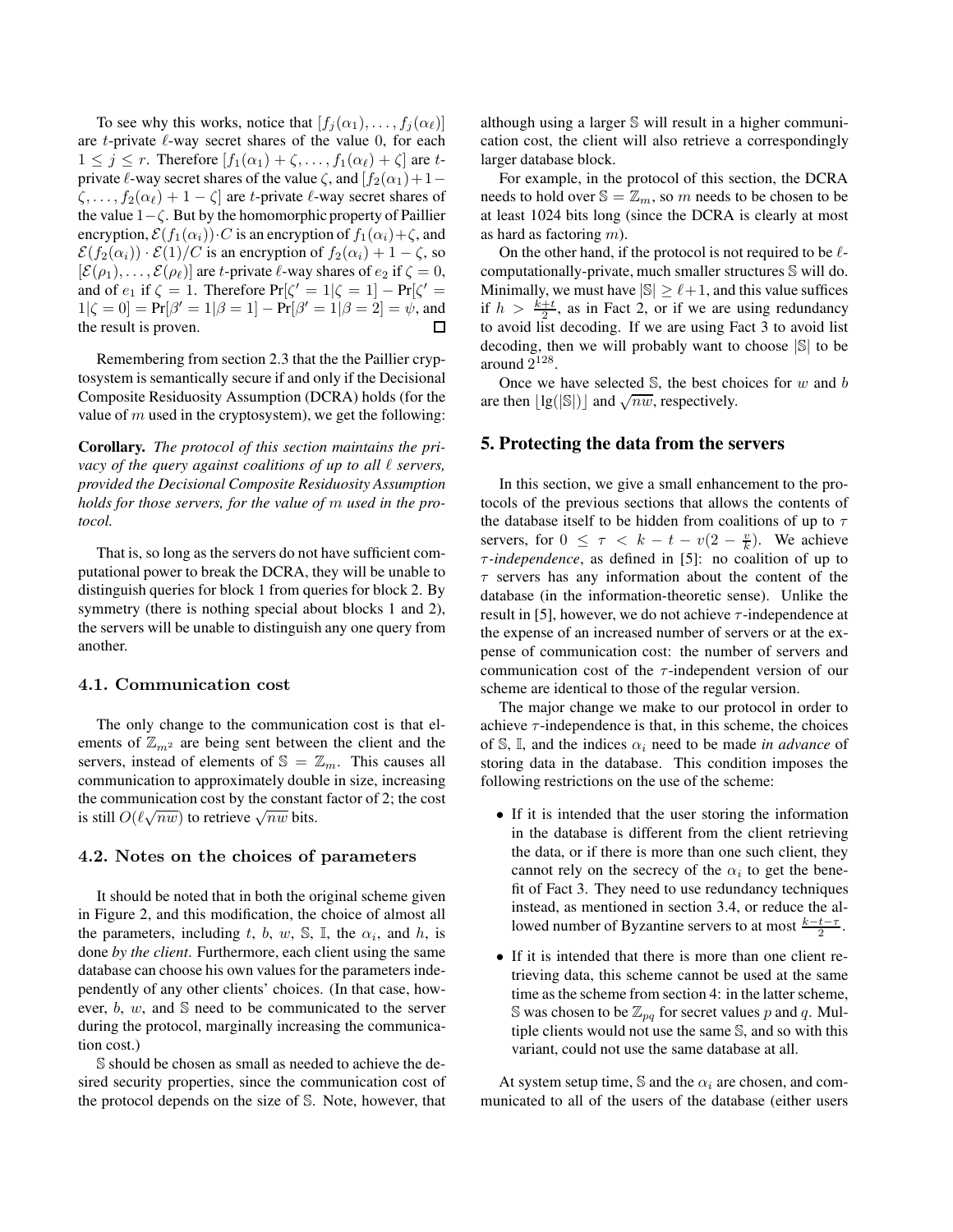storing data, or users retrieving data). S must be communicated to the servers as well, but the  $\alpha_i$  need not be.

As before, the database is divided into  $r = n/b$  b-bit blocks, and each block is divided into  $s = b/w$  w-bit words. But instead of the server i storing the s words  $W_{j1}, \ldots, W_{js}$ of block number  $j$  directly, it stores each block as a sequence of s elements  $\omega_{j1}^{(i)}, \ldots, \omega_{js}^{(i)}$  of S.

The computation of these  $\omega_{jc}^{(i)}$  uses Shamir secret sharing. In particular, a user that wants to store database block  $j$ divides it into s words  $W_{j1}, \ldots, W_{js}$ , and does the following for each  $1 \leq c \leq s$ :

- Choose a random polynomial  $g_{jc}$  of degree  $\tau$ . The coefficients of  $g_{jc}$  should be random elements of S, except for the constant term, which should be  $W_{ic}$  (encoded as a member of S).
- Send  $g_{jc}(\alpha_i)$  to server i to store as its  $\omega_{jc}^{(i)}$ , for each  $1 \leq i \leq \ell$ .

That is, the values of  $\omega_{jc}^{(i)}$  for  $1 \le i \le \ell$  are just  $\tau$ -private  $\ell$ -way Shamir secret shares of  $W_{jc}$ .

The modifications to the protocol of Figure 2 are now straightforward:

- Remove step S2, and use  $\omega_{jc}^{(i)}$  instead of  $W_{jc}$  in step S3.
- In step C2, check that  $k \le t + \tau$  instead of  $k \le t$ .
- In step C3, choose h from the range  $\sqrt{k(t + \tau)} < h \leq$ k instead of  $\sqrt{kt} < h \leq k$ .
- In steps C5 and C6, pass  $t + \tau$  instead of t.

We note that our choice of  $0 \leq \tau < k - t - v(2 - \frac{v}{k})$  ensures that the same values of h, v, t, k, and  $\ell$  we used in the original protocol will continue to work in the  $\tau$ -independent version. In particular, choosing  $\tau$  from this range guarantees that  $k \le t + \tau$  and  $\sqrt{k(t + \tau)} < h \le k$ .

We also note that if we set  $\tau = 0$ , we get exactly the same protocol as before, since 0-private  $\ell$ -way shares of  $W_{ic}$  are just  $\ell$  copies of  $W_{ic}$  itself.

 $\sum$ Why does this work? Step S3 computes  $R_{ic}$  to be  $1 \leq j \leq r$  $\rho_{ij}\omega_{jc}^{(i)}= \sum$  $1 \leq j \leq r$  $f_j(\alpha_i)g_{jc}(\alpha_i) = F_c(\alpha_i)$ , where  $F_c$ is the polynomial  $F_c = \sum$  $1 \leq j \leq r$  $f_j g_{jc}$  of degree at most  $t+\tau$ .

Note, however, that it is *not* necessarily the case that the Ric are  $(t + \tau)$ -private  $\ell$ -way shares of  $F_c(0) = W_{\beta c}$ , since the distribution of the  $F_c$  is not uniform. In particular, it may be possible to learn some information about  $W_{\beta c}$  given  $t + \tau$ of the  $F_c(\alpha_i)$ . However, it *is* still the case that any  $t + \tau + 1$ of the  $F_c(\alpha_i)$  uniquely determines  $F_c$ , and that is the only fact we use in our reconstruction of  $W_{\beta c}$ .

Therefore, we have constructed a *t*-private  $v$ -Byzantinerobust  $\tau$ -independent k-out-of- $\ell$  PIR protocol for  $0 < t \leq$  $t + \tau < k$ , and  $v < k - \lfloor \sqrt{k(t + \tau)} \rfloor$ . This protocol has communication cost  $O(\ell \sqrt{nw})$  to retrieve  $\sqrt{nw}$  bits of the database. If there is to be only one client retrieving data, we can use both the extensions of this section and of section 4 at the same time, and add  $\ell$ -computationally-private to the list of properties, at a cost of a factor of 2 in the communication.

# **6. Implementation details**

We implemented the protocols in this paper in C++, using Victor Shoup's NTL library [15], except for one part of step H2 of the HARDRECOVER subroutine, which is currently performed by the computer algebra system MuPAD [13]. Our implemenation is available as the Percy++ project on SourceForge [6].

We measured the computational performance of these protocols on a Lenovo T60p laptop computer with a 2.16 GHz dual-core Intel CPU running Ubuntu Linux in order to determine their practicality.

We first measured the performance of the protocol of Figure 2; that is, the protocol without the  $\ell$ computationally-private and  $\tau$ -independent properties. We used a range of values of n, t,  $\ell$ , and w, and we set  $k = \ell$  in all cases.

Figure 4 shows some representative results. In these cases, the were no Byzantine servers, so the HARDRECOVER subroutine was never executed. Figure 4(a) shows the client's processing time, as a function of the database size, for various values of  $w$ . In this plot, we set  $(t, k) = (12, 20)$ . The plot suggests a square-root dependence on the database size, which agrees with an examination of the algorithm. We confirm this by squaring the measurements; the results are shown in Figure 4(b), which indeed produces linear graphs. Figure 4(c) shows the servers' processing time, and again as expected, this is linear in the database size. Finally, Figure 4(d) shows that for fixed  $k$ , the client's running time depends linearly on the privacy level t. As a numeric example, for  $w = 128$ , the client processing takes  $44\sqrt{n}$  microseconds, and the server processing takes 9.6n nanoseconds.

When we introduce Byzantine servers, the HARDRECOVER subroutine gets executed. As expected, this is noticeably more expensive than the EASYRECOVER subroutine. For  $(t, k) = (5, 10)$ , for example, it adds a couple of seconds to the client's processing time. For  $(t, k) = (10, 20)$ , it adds several *minutes*. However, this is not onerous, since it is likely that the mere ability of the client to detect *which* servers are returning incorrect results will deter the servers from doing so. Therefore, we expect to use the HARDRECOVER subroutine only rarely.

Adding  $\tau$ -independence (the modification to the protocol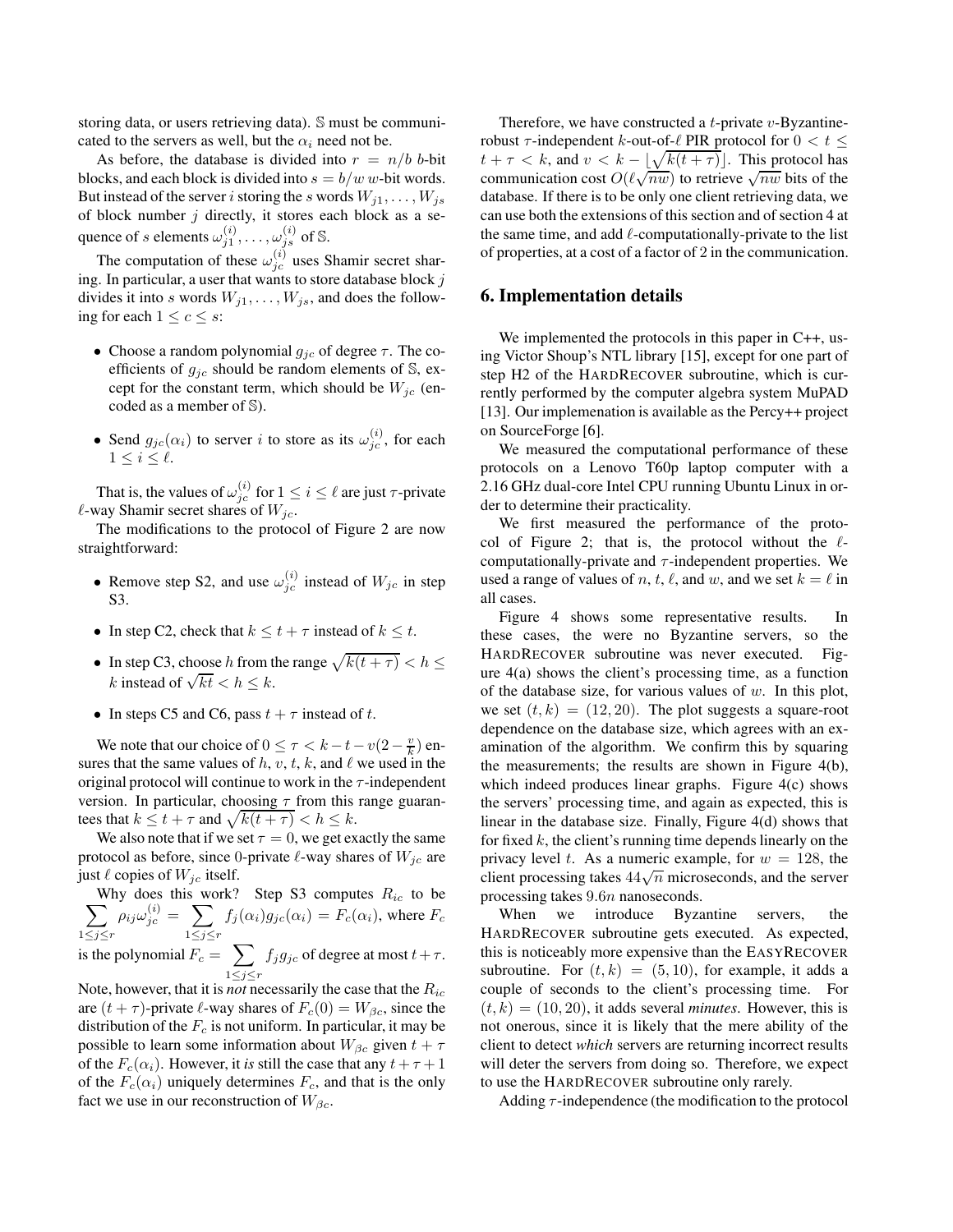

**Figure 4. Performance measurements for the protocol of Figure 2.**

from Section 5) is, as expected, quite cheap. In Figure 5 we plot timings of the t-private  $\tau$ -independent version of the protocol. In each graph, we fix  $w = 128$ ,  $k = 20$ , and  $n = 2^{25}$ , and vary t and  $\tau$  such that  $0 < t < t +$  $\tau < k$ . In Figure 5(a) we see that the server's processing time is independent of both t and  $\tau$ . We divide the client's processing time into two parts: Figure 5(b) shows the time it takes the client to *prepare* its query (the steps labelled "P" in Figure 2), and Figure 5(c) shows the time it takes the client to *reconstruct* the data block (the steps labelled "C" in Figure 2). The graphs clearly show that the preparation time is linearly dependent on t, but independent of  $\tau$ , and the reconstruction time is linearly dependent on  $t + \tau$ , as would be expected from the algorithm. The careful reader will note that the sum of the times in Figures  $5(b)$  and  $5(c)$ is slightly less than the corresponding times in Figure 4(d); this is because the  $\alpha_i$  are fixed in the  $\tau$ -independent version, and are in fact chosen to be the very simple  $\alpha_i = i$ .

On the other hand, adding  $\ell$ -computational privacy (the modification from Section 4) is quite expensive. The server needs to perform one modular exponentiation for each wbit word in the database. The plots have the same shape as those of Figure 4, but the scale is different: for  $w = 1024$ ,  $k = 5$ , and  $t = 4$ , we find the client's processing time is  $15\sqrt{n}$  milliseconds, and the server's processing time is  $30n$ microseconds. For values of  $n$  in the hundreds of millions of bits or more, these times are substantial.

# **7. Conclusion**

We have improved the robustness of protocols for private information retrieval in a number of ways. Compared to the previous scheme in [2], our basic protocol allows for more servers to collude without compromising the user's privacy. Moreover, maintaining the same privacy level as in [2], we enable the reconstruction of the correct data block when more servers return faulty responses. We extended this protocol to add hybrid privacy protection; that is, informationtheoretic protection if up to  $t$  servers collude (for some  $t < k < \ell$ ), but still computational protection if up to all  $\ell$  collude. Finally, we presented another extension which added  $\tau$ -independence to the protocol while increasing neither the number of servers, nor the communication cost.

We implemented and measured these protocols and found the performance to agree well with theory. With the exception of the hybrid privacy protection, our implementation gives practical speeds for moderately sized databases.

### **8. Acknowledgements**

We would like to thank Len Sassaman for motivating the problem, and David Molnar, Len Sassaman and Bryce Wilcox-O'Hearn for their helpful discussions and comments. We would also like to thank Katrina Hanna, Bram Cohen, Urs Hengartner, Joel Reardon, Jörn Müller-Ouade and the anonymous referees for improving the quality of the paper.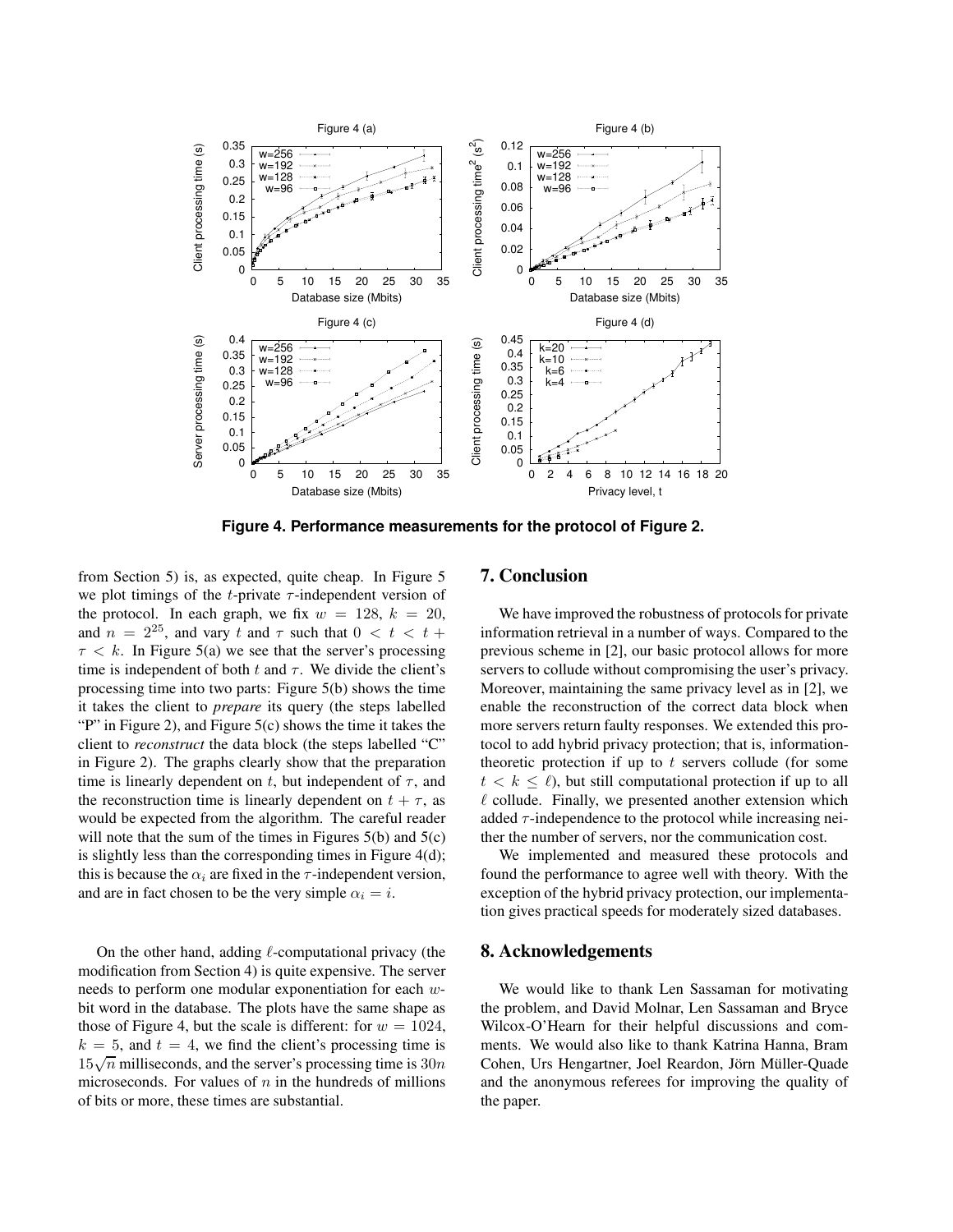

**Figure 5. Performance measurements for the** τ**-independent version of the protocol.**

# **References**

- [1] D. Asonov. Private Information Retrieval: An overview and current trends. In *Proceedings of the ECDPvA Workshop, Informatik 2001*, September 2001.
- [2] A. Beimel and Y. Stahl. Robust Information-Theoretic Private Information Retrieval. In *Third Conference on Security in Communication Networks, Lecture Notes in Computer Science 2576*, pages 326–341. Springer-Verlag, 2002.
- [3] B. Chor and N. Gilboa. Computationally Private Information Retrieval. In *29th Annual ACM Symposium on Theory of Computing*, pages 304–313, 1997.
- [4] B. Chor, O. Goldreich, E. Kushilevitz, and M. Sudan. Private Information Retrieval. In *36th Annual Symposium on Foundations of Computer Science*, pages 41–50, 1995.
- [5] Y. Gertner, S. Goldwasser, and T. Malkin. A Random Server Model for Private Information Retrieval. In *2nd International Workshop on Randomization and Approximation Techniques in Computer Science, Lecture Notes in Computer Science 1518*, pages 200–217. Springer-Verlag, 1998.
- [6] I. Goldberg. Percy++ project on SourceForge. http://percy.sourceforge.net/.
- [7] V. Guruswami and M. Sudan. Improved Decoding of Reed-Solomon and Algebraic-Geometry Codes. *IEEE Transactions on Information Theory*, 45(6):1757–1767, September 1999.
- [8] E. Kushilevitz and R. Ostrovsky. Replication is Not Needed: Single Database, Computationally Private Information Retrieval. In *38th Annual Symposium on*

*Foundations of Computer Science*, pages 364–373, October 1997.

- [9] S. Micali, C. Peikert, M. Sudan, and D. A. Wilson. Optimal Error Correction Against Computationally Bounded Noise. In *Theory of Cryptography, Second Theory of Cryptography Conference, Lecture Notes in Computer Science 3378*, pages 1–16. Springer-Verlag, February 2005.
- [10] P. Paillier. Public-Key Cryptosystems Based on Composite Degree Residuosity Classes. In *Advances in Cryptology—Eurocrypt '99, Lecture Notes in Computer Science 1592*, pages 223–238. Springer-Verlag, 1999.
- [11] L. Sassaman, B. Cohen, and N. Mathewson. The Pynchon Gate: A Secure Method of Pseudonymous Mail Retrieval. In *Workshop on Privacy in the Electronic Society (WPES 2005)*, pages 1–9, November 2005.
- [12] L. Sassaman and B. Preneel. The Byzantine Postman Problem: A Trivial Attack against PIR-based Nym Servers. Technical Report ESAT-COSIC 2007-001, Katholieke Universiteit Leuven, February 2007.
- [13] SciFace Software. Mathematics Mastered with MuPAD Pro. http://www.sciface.com/products/mupadpro.php.
- [14] A. Shamir. How to Share a Secret. *Communications of the ACM*, 22(11):612–613, 1979.
- [15] V. Shoup. NTL: A Library for doing Number Theory. http://shoup.net/ntl/.
- [16] M. Tompa and H. Woll. How to Share a Secret with Cheaters. *J. Cryptology*, 1(2):133–138, 1988.
- [17] E. Y. Yang, J. Xu, and K. H. Bennett. Private Information Retrieval in the Presence of Malicious Failures. In *Computer Software and Applications Conference 2002 (COMPSAC 2002)*, August 2002.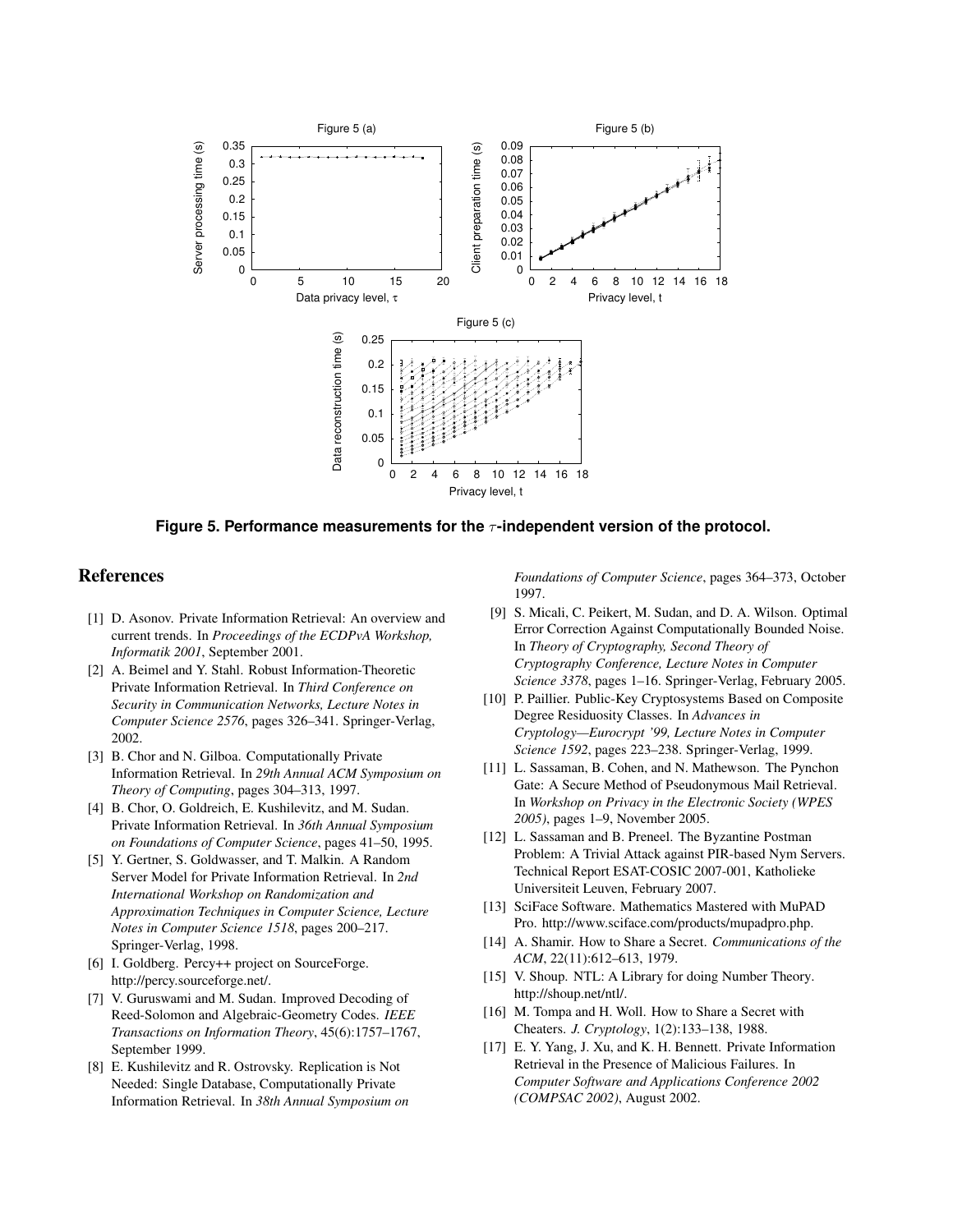### **A Detailed proofs**

*Proof of Theorem 1.* In step P2, the client defines r polynomials  $f_1, \ldots, f_r$  of degree t. Define the s polynomials  $F_c$ to be  $F_c = \sum$  $1 \leq j \leq r$  $f_jW_{jc}$  for  $1 \leq c \leq s$ , where the  $W_{jc}$  are

the words in the database as defined as in step S2. Note that these polynomials  $F_c$  are also of degree (at most) t, and also

that 
$$
F_c(0) = \sum_{1 \le j \le r} f_j(0)W_{jc} = \sum_{1 \le j \le r} \delta_{j\beta}W_{jc} = W_{\beta c}
$$
.  
Suppose some *i* is one of the source that reproduces

Suppose server  $i$  is one of the servers that responds. In step S1, it receives  $[f_1(\alpha_i), \ldots, f_r(\alpha_i)]$  from the client. In step S3, it computes  $R_{ic} = \sum$  $1 \leq j \leq r$  $f_j(\alpha_i)W_{jc} = F_c(\alpha_i)$  for

 $1 \leq c \leq s$ , and returns these values to the client in step S4.

The client initializes H to be  $\{(G, \epsilon)\}\$ in step C1, where  $G$  is the set of server numbers that responded. We claim that after  $x$  iterations of the loop at C4,  $H$  will be the set  $\{(G, B_{\beta}^{(xw)})\}\)$ , where  $B_{\beta}^{(xw)}$  is a string consisting of the first xw bits of the database block  $B_{\beta}$ . We proceed by induction: we have already shown that this is the case for  $x = 0$ . Suppose it is true for  $x = c - 1$  for some  $1 \leq c \leq s$ . Now consider iteration c. In step C5, the client calls EASYRECOVER( $\mathbb{S}, w, t, h, H, [R_{1c}, \ldots, R_{\ell c}], [\alpha_1, \ldots, \alpha_{\ell}]$ ) where  $R_{jc} = F_c(\alpha_j)$  for each  $j \in G$ .

By the induction hypothesis, there is exactly one element of H, so the loop at E2 will execute only once. In step E4, the client will necessarily find  $\phi = F_c$ , since  $\phi(\alpha_i) = R_{ic} = F_c(\alpha_i)$  for each  $j \in G$ , and so for each  $j \in I \subseteq G$ . Since these two polynomials  $\phi$  and  $F_c$  of degree at most t agree on at least  $t + 1$  points of I, they must be equal. Therefore the  $W$  in step E5 will just be the w-bit representation of  $F_c(0) = W_{\beta c}$ , which is the  $c^{\text{th}}$  w-bit word of block  $\beta$  of the database.

Then in step E6,  $\Gamma(\phi) \cap G$  will equal G, so H' will be set to  $\{(G, \sigma||W)\}\)$ . By the induction hypothesis,  $\sigma$  is the first  $(c-1)w$  bits of  $B_\beta$ , so  $\sigma||W$  is the first cw bits of  $B_\beta$ , and the proof of the claim is complete.

Therefore, after all  $s = b/w$  iterations of the loop at C4, H will equal  $\{(G, B_{\beta})\}\)$ , as required.  $\Box$ 

*Proof of Theorem 2.* As above, we will prove that after  $x$ iterations of the loop at  $C4$ ,  $H$  will be a set containing the element  $(G_h^{(x)}, B_\beta^{(xw)})$  where  $G_h^{(x)}$  is the set of server numbers that both replied at all, and also replied honestly in the first  $x$  words of its reply, and  $B^{(xw)}_{\beta}$  is defined as before. For  $x = 0$ , this is trivially true. Suppose it is true for  $x = c - 1$ for some  $1 \leq c \leq s$ . Now consider iteration c. We can assume the client calls HARDRECOVER in step C6, since as we noted earlier, EASYRECOVER produces the same answer as HARDRECOVER when it produces an answer at all.

HARDRECOVER will produce a set of polynomials in step H2, one of which will necessarily be  $F_c$  (as defined above). This set may have polynomially (in  $k$ ) many elements, but we will see in section 3.4 that the probability that this set contains elements other than the desired one can be made arbitrarily small, ensuring that the entire protocol runs in (probabilistic) polynomial time. When the loop at H3 encounters the element  $F_c$ ,  $W_i$  will be set to  $F_c(0) = W_{\beta c}$  (as defined above). By the induction hypothesis, step H5 will find the element  $(G_h^{(c-1)}, B_\beta^{((c-1)w)}) \in H$ . But also  $\Gamma(F_c) \supseteq G_h$ , so  $\Gamma(F_c) \cap G_h^{(c-1)} \supseteq G_h$ , so  $|\Gamma(F_c) \cap G_h^{(c-1)}| \geq h$ . Then step H5 will add  $(\Gamma(F_c) \cap$  $G_h^{(c-1)}, B_\beta^{((c-1)w)}||W_{\beta c}) = (G_h^{(c)}, B_\beta^{(cw)})$  to  $H'$ , and the proof is complete.

*Proof of Fact 3.* We start with the following Lemma:

**Lemma.** *There is a polynomial*  $P_{\mathcal{S}}(k)$ *, depending only on whether* S *is a ring or a field, such that the size of the set of candidate polynomials*  $\{\phi_i\}$  *output in step H2 is at most*  $\mathcal{P}_{\mathbb{S}}(k)$ .

*Proof of Lemma.* For fields S, the algorithm of [7] works by constructing a bivariate polynomial  $Q(x, y)$  over S with the property that for any (univariate) polynomial  $\phi$  such that  $|\Gamma(\phi)|$  > h, it is the case that  $(y \phi(x)$ ) is a factor of Q. This polynomial Q has degree  $\frac{1}{t}$  $\left(h-1+h\right)\frac{kt+\sqrt{(kt)^2+4(h^2-kt)}}{2(h^2-kt)}$  $\left\lfloor \frac{(kt)^2 + 4(h^2 - kt)}{2(h^2 - kt)} \right\rfloor$  in y, so the number of such factors is at most that value. (The denominator of this value is what produces the restriction that  $h > \sqrt{kt}$ .) With some simple algebra, it is easy to see that if  $1 \le t \le k$ what some simple algebra, it is easy to see that if and  $\sqrt{kt} < h \leq k$ , that value is bounded by  $2k^2$ .

For rings  $\mathbb{S} = \mathbb{Z}_{pq}$ , we proceed modulo p and q separately, and combine the results using the Chinese Remainder Theorem, matching factors using  $\Gamma(\phi)$ . This can potentially increase the bound on the number of possible results to  $(2k^2)^2$ .

口

Note that neither of these bounds is tight.

Each of the at most s calls to HARDRECOVER will produce a set of at most  $P_{\mathcal{S}}(k)$  polynomials in step H2. Each of these polynomials  $\phi$  will have  $|\Gamma(\phi)| \geq h$ . But since  $h$ , the number of honest servers, is more than half the total number of servers that replied, at least some of the elements of  $\Gamma(\phi)$  must be server numbers of honest servers. For each  $\phi$ , there must be at least one such element, and for each  $\phi$ other than the correct one, there must be at most  $t$  (otherwise,  $\phi$  would agree with the correct polynomial in more than  $t$  places, and so it would indeed be the correct polynomial). The key observation, similar to that in [16], is that if the Byzantine servers cannot know the values of  $\alpha_i$  for honest server numbers  $i$ , then they only have a small chance of producing incorrect polynomials that agree with the correct polynomial at one of the honest  $\alpha_i$ .